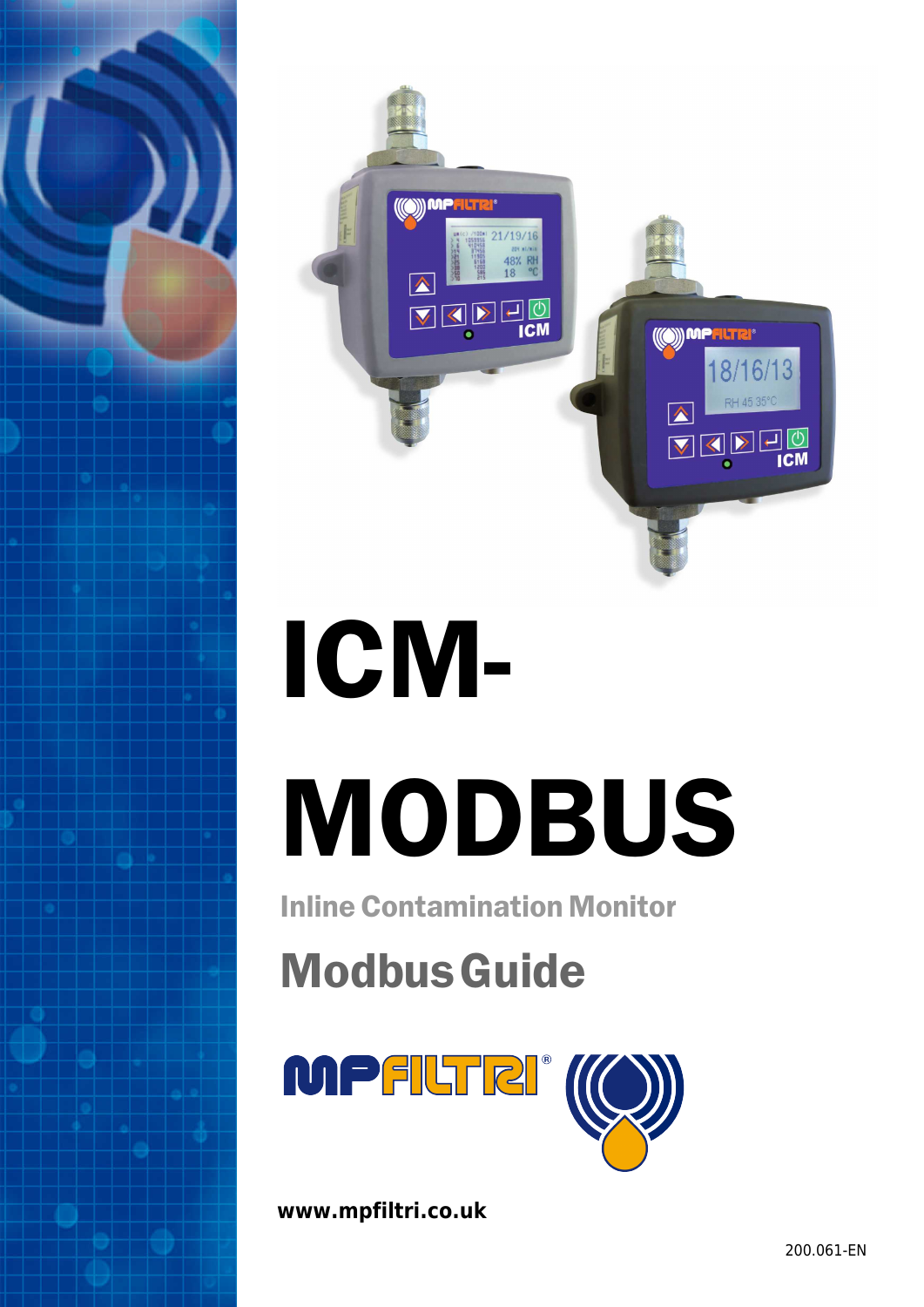Covers Model Numbers

ICM-WMKR

# **SAFETY WARNING**

Hydraulic systems contain dangerous fluids at high pressures and temperatures. Installation, servicing and adjustment is only to be performed by qualified personnel.

Do not tamper with this device.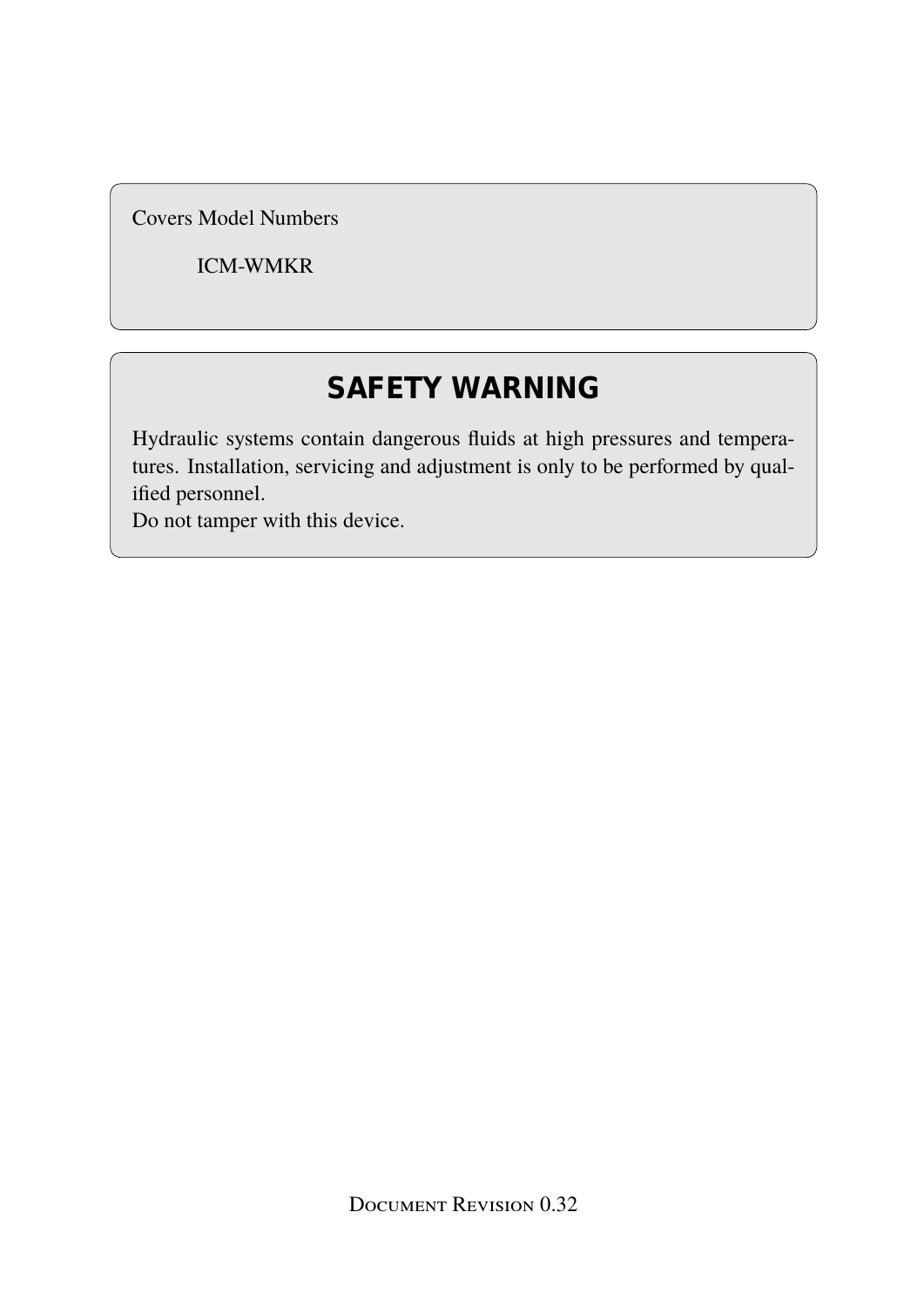# **1 Introduction**

# **1.1 Summary**

- Optionally configure the ICM using LPA-View software.<sup>1</sup>
- Connect the ICM to RS485 port on your Modbus controller (PC or PLC).
- Connect 24V DC power supply. See Figure [1.](#page-4-0)
- Configure your controller as a Modbus RTU master, addressing slave address 204.
- The most recent measurements will be available in the result registers 56-63, in the form of ISO or NAS codes. See Table [2.](#page-6-0)

# **1.2 Overview**

The ICM measures and quantifies the numbers of solid contaminants in Hydraulic, Lubrication and Transmission applications. The ICM is designed to be an accurate instrument for permanently installed applications utilising mineral oil as the operating fluid.

The unit can operate using any of the international standard formats ISO 4406:1999, NAS 1638, AS 4059E and ISO 11218.

The ICM incorporates a serial data connection using the Modbus protocol for comprehensive remote control and monitoring. The Windows based LPA-View software package is provided as a ready-made, dedicated solution.

However an alternative is to directly implement Modbus in the customers' own application. The Modbus controller can be a PLC or PC, allowing the ICM to be fully integrated into the machine control system.

Modbus is a simple, popular, open and freely available protocol for industrial communication.

<sup>1</sup> For example configure it to test continuously and to automatically start testing on power-up. This can conveniently be done before installation using a PC and the optional USBi interface product.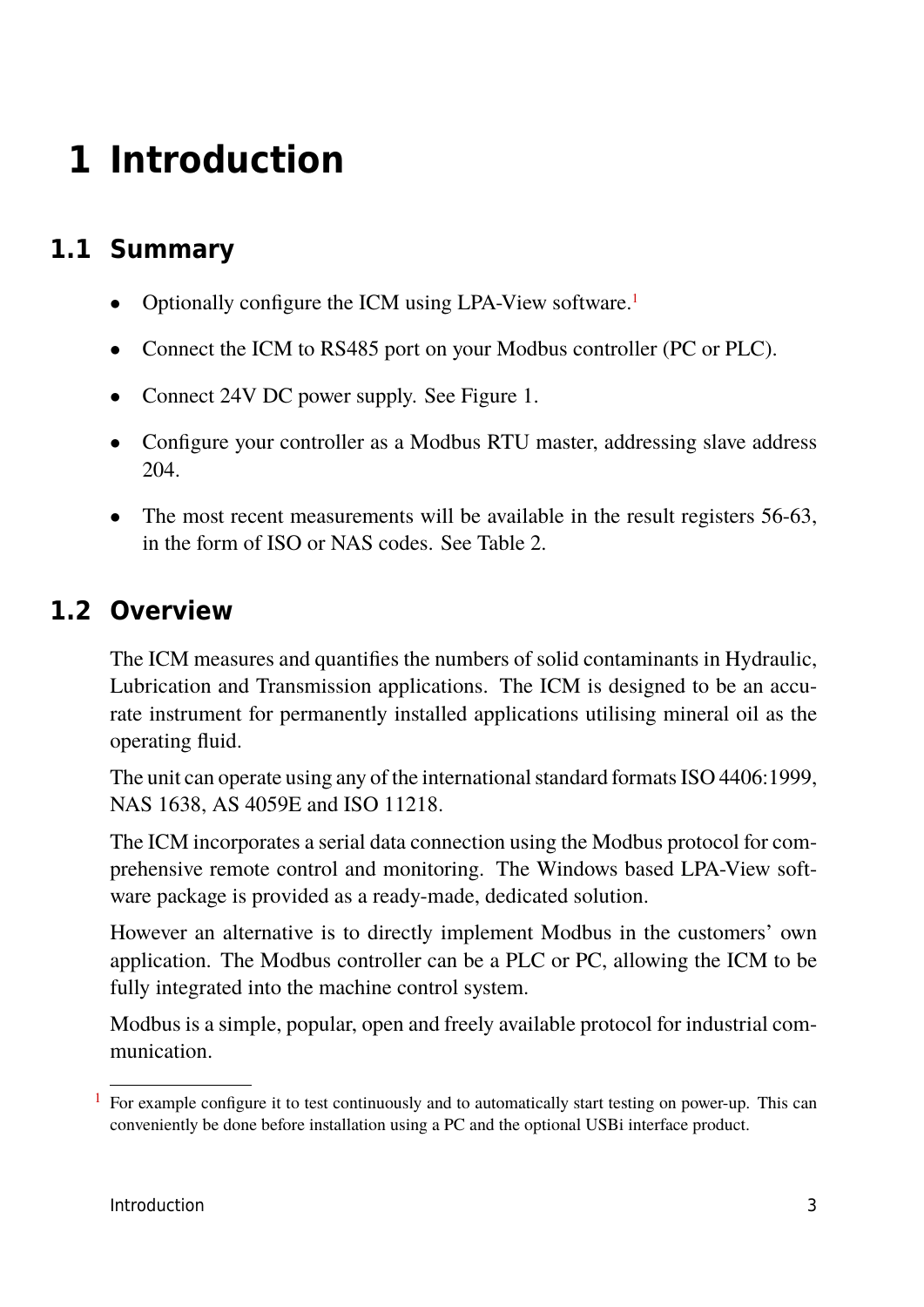The duties of a customer implementation can be as simple as continuously reading the current contamination class from a Modbus ``register''.

# **1.3 Use PC Software for Configuration**

The free LPA-View software package can act as is a ready-made Modbus controller for the ICM. Even if a customer intends to implement their own Modbus system, we suggest that LPA-View is used initially to check the ICM configuration and to verify correct operation.

The ICM was designed to be as flexible as possible. There are large number of options for setting operating modes, test result formats, alarm settings, downloading stored data etc.

Where possible, the easiest approach is to use LPA-View to configure the test parameters and result format. Then the customer application only has to read the results, and optionally perhaps signal the test start.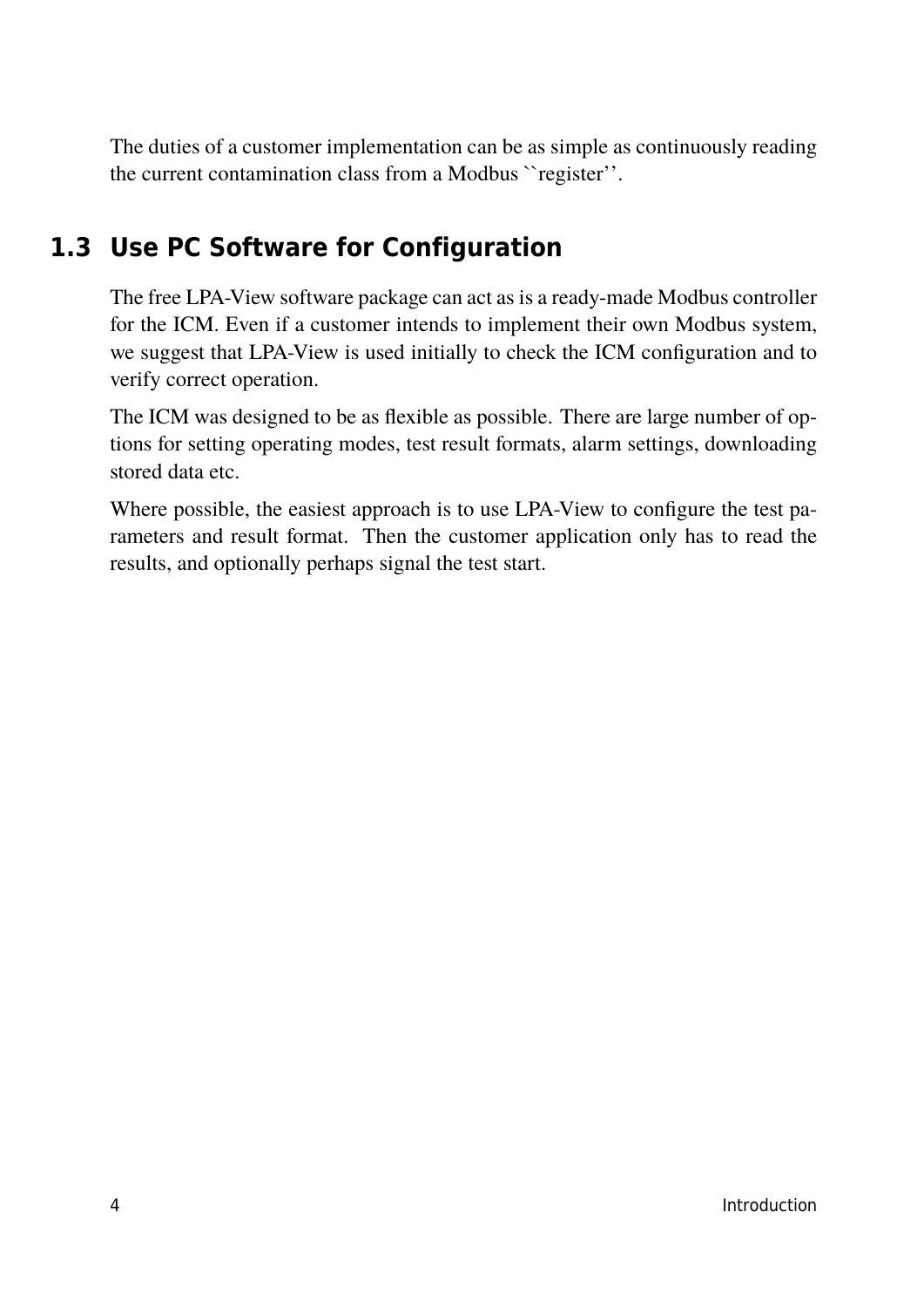# <span id="page-4-0"></span>**2 Electrical Connection**

This user guide assumes a Modbus network consisting of a Controller (PC or PLC) connected to a single ICM. It is also possible to share the network with other ICM units or other devices, providing these are allocated separate node addresses. More details can be provided on request.



**Figure 1** ICM Electrical Connection

The ICM requires a DC power supply and the two Modbus RS485 signals, as shown in Figure 1. The numbers shown are the pin numbers of the circular connector that plugs into the ICM.

- The DC voltage is typically 24V, but can be 9-36V. See the user guide for the precise range.
- Twisted pair cable should be used for the RS485 signals, for cable lengths over a few meters. The cable supplied with the ICM is twisted pair.
- Cable lengths over a few meters should have termination resistors at each end. These consist of, typically,  $100\Omega$  resistors connected across the two Modbus signals (DATA+ and DATA-)
- There are other wires available for switched alarm and start signals. These are documented separately in the user guide.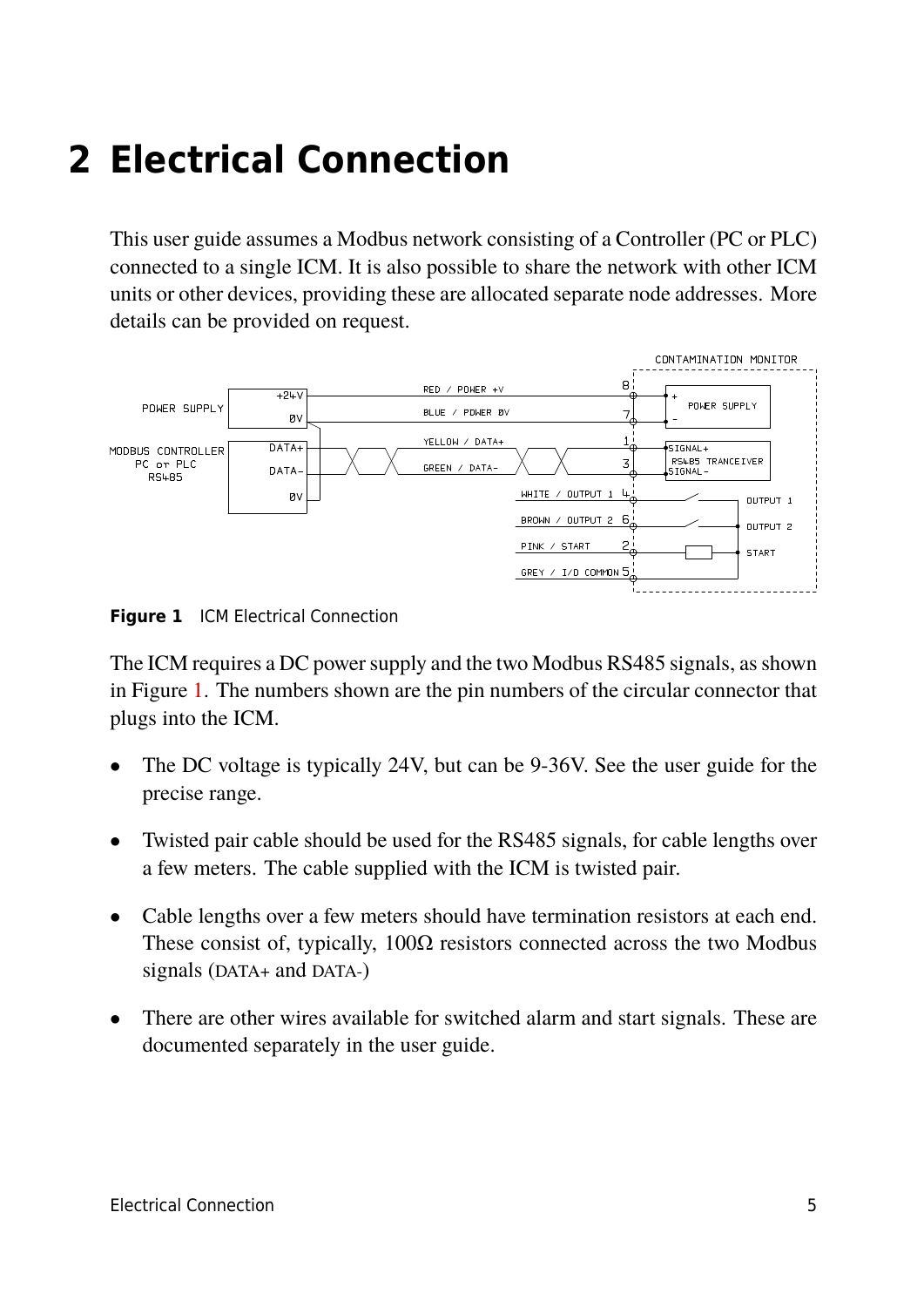# **3 Modbus Operations**

# **3.1 Modbus Settings**

| Protocol type    | RTU (not ASCII)          |
|------------------|--------------------------|
| Data Bits        | 8                        |
| <b>Stop Bits</b> |                          |
| Parity           | Required, Even           |
| Baud             | Auto-sensing 1200-115200 |
| Signalling       | RS485                    |
| Node Address     | 17 (or user set)         |
|                  |                          |

# **3.2 Communications Check**

You should be able to read the product ID code from register 0 (from Modbus node address 204). The product ID code is the value 54237 (decimal) or 0xD3DD (hexadecimal)

# **3.3 Result Format**

The ICM can present results in several different industry formats (ISO, NAS etc.) The format required can be most easily set using LPA-View, however it is also possible to set it via modbus. To do this, write the required value 0-4 from Table 1 to the TEST FORMAT register 19. The factory set value is 0 (ISO 4406:1999).

| Value                 | Format          | Main Class Example | Individual Codes Example |
|-----------------------|-----------------|--------------------|--------------------------|
|                       | ISO 4406:1999   |                    | 21/20/17                 |
|                       | <b>NAS 1638</b> | <b>NAS 12</b>      | (12111176)               |
| $\mathcal{D}_{\cdot}$ | AS4059E Table 2 | $12A-F$            | 12A/12B/11C/11D/7E/6F    |
| 3                     | AS4059E Table 1 | Class 12           | 12 11 11 7 6             |
|                       | ISO11218 Draft  | ISO(12)            | 12 11 11 7 6             |

**Table 1** TEST FORMAT Register 19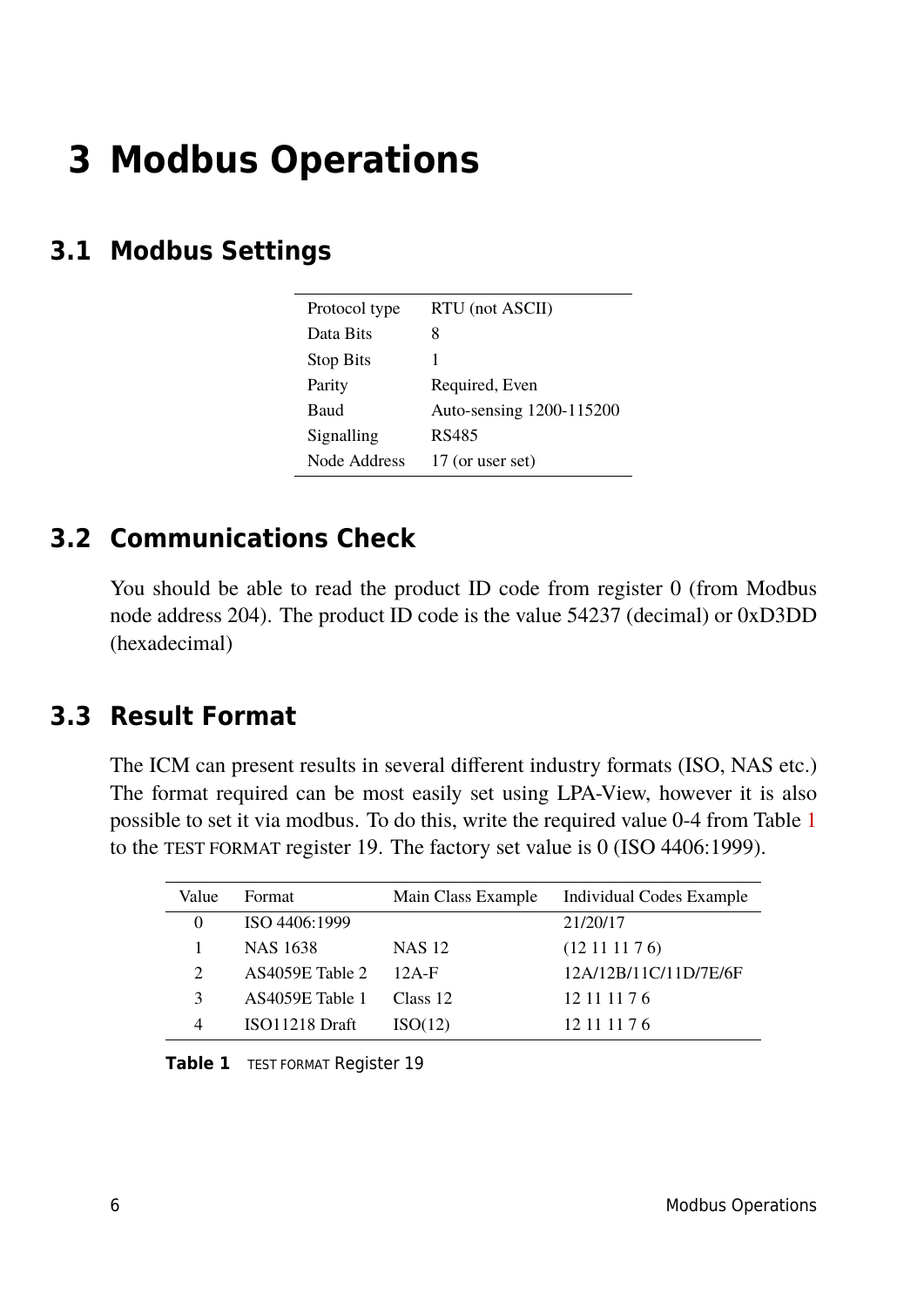# <span id="page-6-0"></span>**3.4 Result Codes**

The most recent measurements are presented as numeric codes (i.e. numbers) according to the the selected TEST FORMAT. These codes can be read from registers 56-63, as per Table 2.

| Register | ISO4406      | AS4059E Table 2          | NAS1638/         |
|----------|--------------|--------------------------|------------------|
|          | Code         | Class                    | AS4059E Table 1/ |
|          |              |                          | ISO11218 (Draff) |
|          |              |                          | Codes/Classes    |
| 56       | $\geq 4\mu$  | <b>Basic</b>             | <b>Basic</b>     |
| 57       | $\geq 6\mu$  | $\overline{\phantom{0}}$ |                  |
| 58       | $\geq 14\mu$ | A                        | $5 - 15$         |
| 59       | $\geq$ 21µ   | B                        | $15 - 25$        |
| 60       | $\geq$ 25µ   | C                        | $25 - 50$        |
| 61       | $\geq$ 38µ   | D                        | 50-100           |
| 62       | $\geq 50\mu$ | Ε                        | $100+$           |
| 63       | $\geq 70\mu$ | $\boldsymbol{F}$         |                  |

Table 2 **RESULT CODES Registers 56-63** 

#### **3.4.1 Null Values**

For all formats, the special value -32768 (0x8000 hex) is used to represent a ``null'' or ``no result'' condition. This enables ``No Result'' to be distinguished from a 0/0/0 ISO code, for example. ``No Result'' could be due to an error condition, or to a measurement not having been commanded yet. This convention is also used for other parameters such as temperature and water content measurements, where applicable.<sup>2</sup>

#### **3.4.2 ISO 4406**

ISO 4406 defines a set of code values to represent ranges of counts of particles greater than the nominated sizes of  $\geq 4, \geq 6$  and  $\geq 14 \mu m(c)$ . The ICM can display

<sup>&</sup>lt;sup>2</sup> User written programs should take note, to avoid displays like -32768/-32768/-32768 appearing on their front panels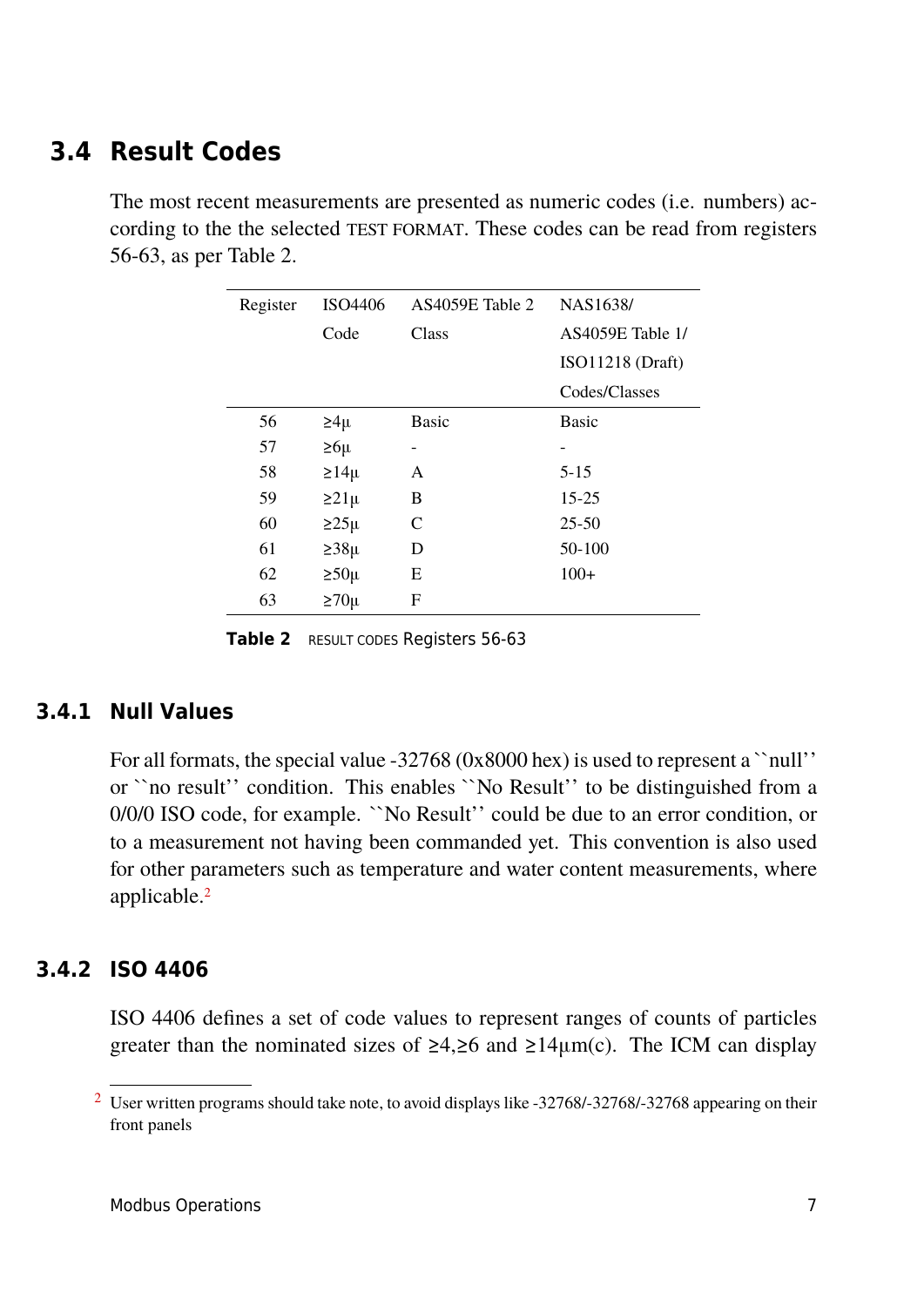codes from 0 to 24. The three-part code is available in the first 3 RESULT CODES. We additionally make available equivalent codes for the other sizes from 21 to  $68\mu$ m(c), as per Table [2.](#page-6-0)

#### **3.4.3 NAS1638 / AS4059E-1 / ISO11218**

These assign code numbers for the particle counts in each size range shown in the table. The ``basic'' class is then the highest of these individual codes. The basic class is in the first register, with the individual classes made available in the registers shown.

For these standards there is a complication in that they all define an additional class ``00''. This is an extra ``cleaner than class 0'' class. We distinguish this from 0 using the numeric value -1. Negative numbers are represented in a Modbus register using the ``twos complement'' notation. If the user program interprets this as a positive number it will appear as 65535 (0xFFFF hex).

Classes range from 00(-1) to 12.

#### **3.4.4 AS4059E-2**

AS4059E Table 2 also has some similarities to NAS1638. In terms of the representation in Modbus registers, the main differences are an extra 4-6μm(c) size range and the addition of an extra ``000'' class. This is represented using the number -2. If the user program interprets this as a positive number it will appear as 65534 (0xFFFE hex).

# **3.5 Temperature and Water Content Measurements**

These are contained in the TEMPERATURE register 33 and the RH (relative humidity) register 34. These are scaled by a factor of 100, so that values of 12.34°C and 56.78% RH would be represented by values of 1234 and 5678 respectively. The temperature can go negative, in which case the usual ``twos complement'' representation is used. Most controllers should have a facility for reading ``signed integers'' encoded in this way.<sup>3</sup>

<sup>&</sup>lt;sup>3</sup> These will appear as large positive numbers if interpreted instead as positive numbers, for example 65535.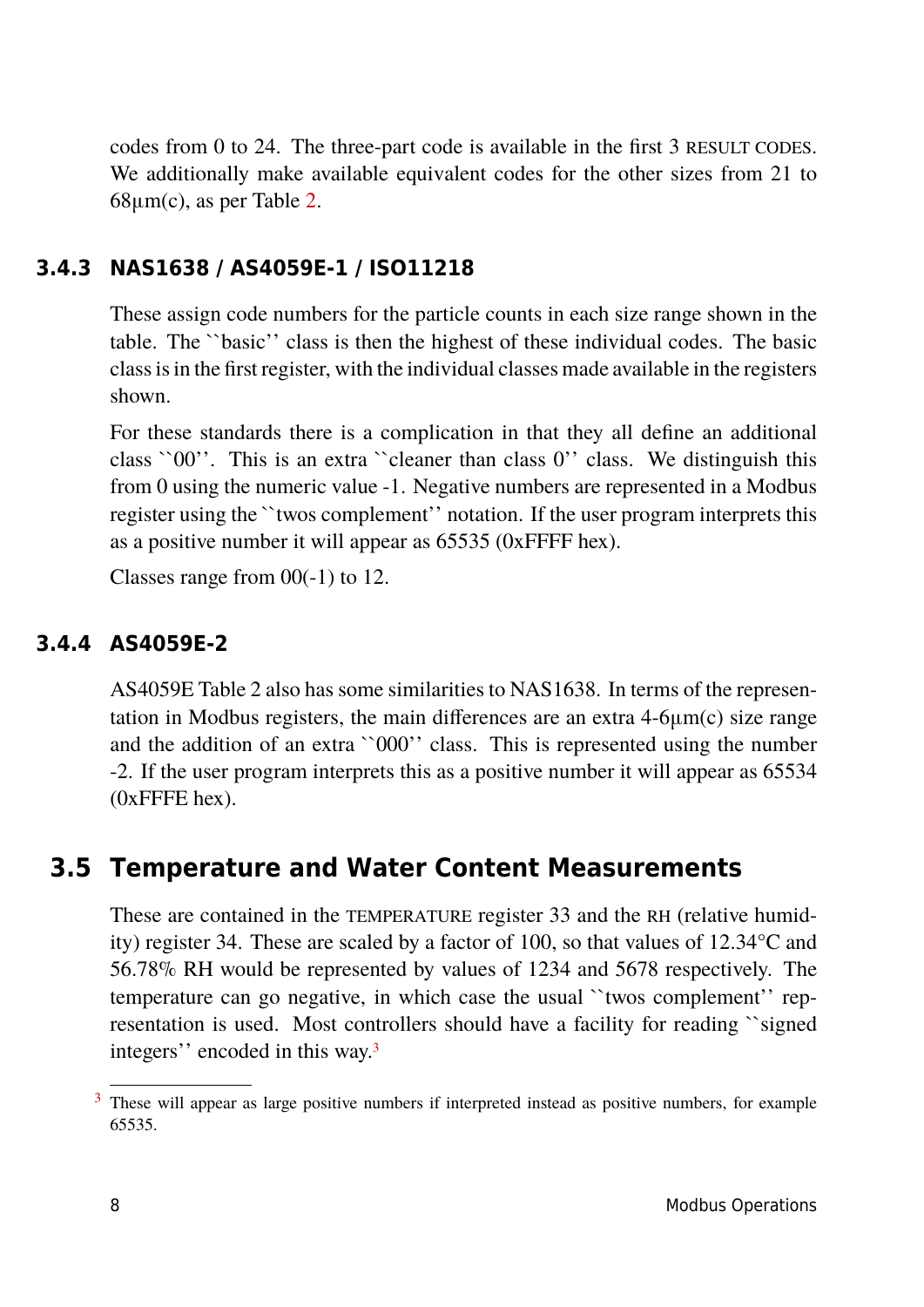The special value -32768 (0x8000 hex) is again used to indicate ``No result'', as per the contamination result codes. This could be due to a sensor failure or to the unit still in the process of powering up.

# **3.6 Commanding Test Start**

If the ICM is monitoring a single machine, it will normally be configured to test continuously and automatically, so that the contamination measurement can be read out at any time as described above. However some applications need a defined test start and test end, for example end-of-line production testing, where each result relates to a separate item being tested.

These applications can simply use a push button (or relay) wired to the ICM start signal, or the front panel push button, or can be commanded programmatically via Modbus.

To start or restart a test, write the value 1 to the command register 21. The test duration can be set using LPA-View before installation, or alternatively write the required test time (in seconds) to the TEST DURATION register 18.

# **3.7 Test Status**

A TEST STATUS code is available in register 30. This contains a number indicating the current state of the ICM, according to Table [3.](#page-9-0) This allows a system to remotely monitor the ICM operation, if desired, allowing more specific diagnostics.<sup>4</sup>

<sup>4</sup> However the fault conditions are also indicated on the front panel LED, while ``No Result'' in the case of a fault is indicated using special result values as previously described.

[<sup>5</sup>](#page-9-0) User has not set tests to occur automatically.

[<sup>6</sup>](#page-9-0) User has set a non-zero test interval.

 $<sup>7</sup>$  $<sup>7</sup>$  $<sup>7</sup>$  Or fluid is totally clean (no particle counts). Flow alarm can be turned off by user if this is a problem,</sup> for example cleaning rigs.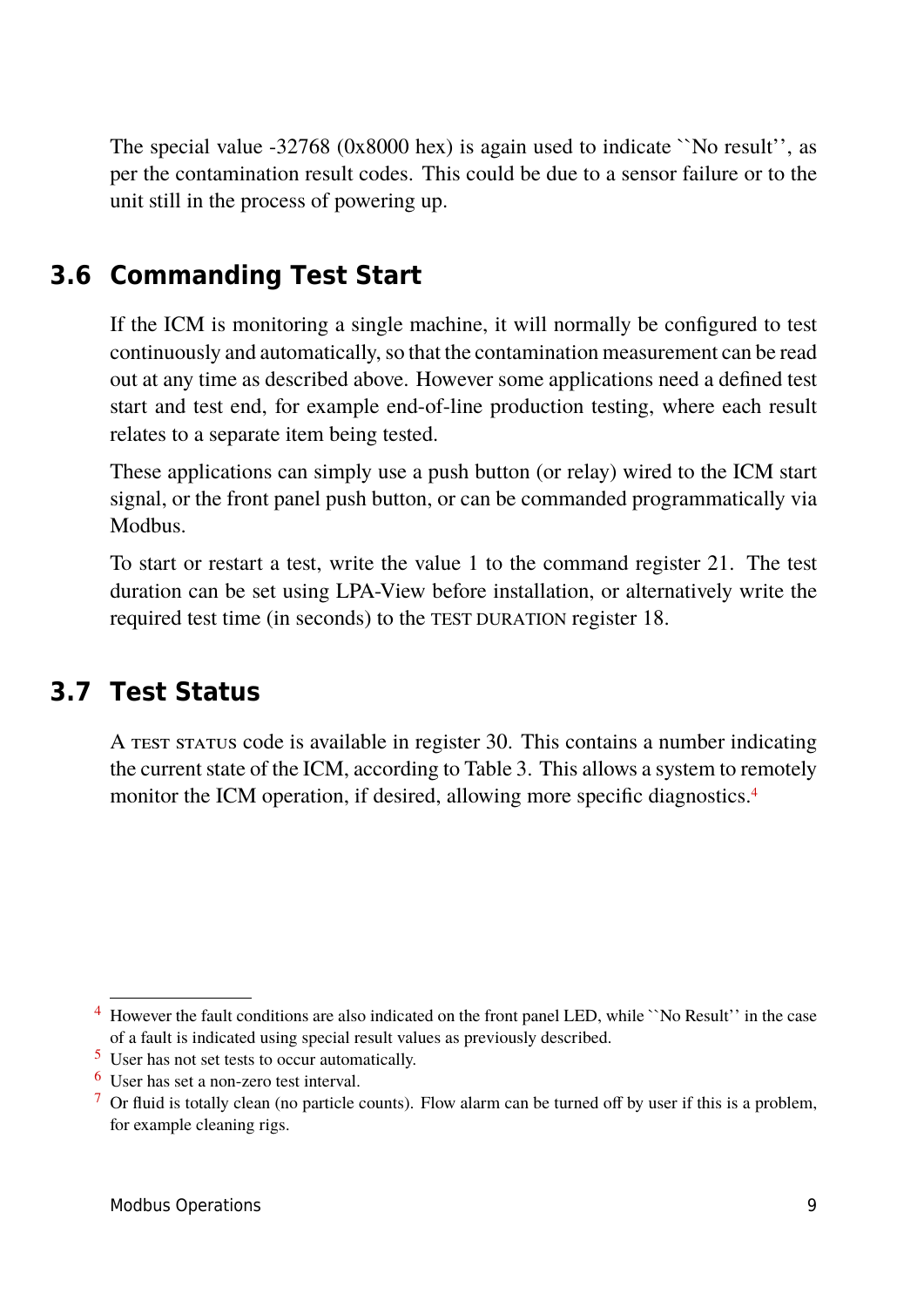<span id="page-9-0"></span>

| Value                       | <b>Function</b>           | Comment                                        |
|-----------------------------|---------------------------|------------------------------------------------|
| $\Omega$                    | <b>NOT READY</b>          | Unit is powering-up, or there is some problem  |
|                             | <b>READY</b>              | Ready to start a test <sup>5</sup>             |
| $\mathcal{D}_{\mathcal{L}}$ | <b>TESTING</b>            | Test in progress                               |
| 3                           | <b>WAITING</b>            | Waiting between tests <sup>6</sup>             |
| 128                         | <b>FAULT OPTICAL</b>      | LED failure / sensor blocked / filled with air |
| 129                         | <b>FAULT FLOW LOW</b>     | Flow too low for reliable test <sup>7</sup>    |
| 130                         | <b>FAULT FLOW HIGH</b>    |                                                |
| 131                         | <b>FAULT LOGGING</b>      | Fault with data logging                        |
| 132                         | <b>FAULT WATER SENSOR</b> | Water sensor failure                           |

**Table 3** The TEST STATUS Register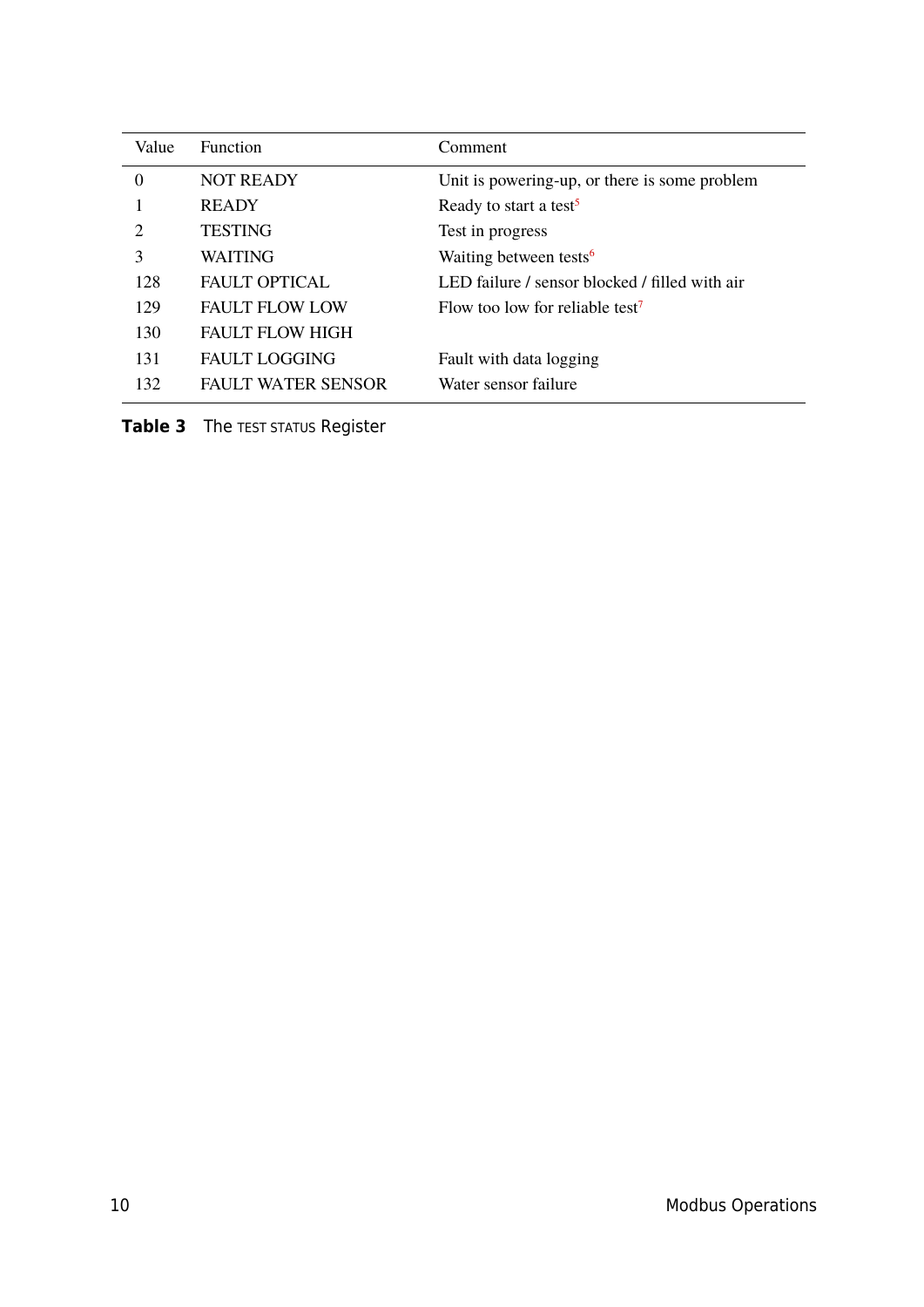# **3.8 Test Completion**

The TEST COMPLETION is indicated by register 36. This contains a number between 0 and 1000 indicating the test progress.<sup>8</sup>

# **3.9 Particle Counts**

Some quantities are (or may become) too large to fit into a single 16-bit register. For example the 4μm particle count could easily be more than 65535. These items are represented using two consecutive registers; the combination makes up a 32-bit integer. For example, the value of such a 32 bit unsigned integer stored in the two registers 40 and 41 may be calculated using the formula:

$$
value = (65536 \times (register\ 40)) + (register\ 41) \tag{1}
$$

The particle counts are stored in registers 40-55, as shown in Table 4. There are 8 register pairs; each pair encodes one count channel as a 32 bit integer, using two consecutive Modbus registers as explained above. The *Counts are per 100ml*. Particle sizes are expressed below according to ISO4406:1999, i.e. equivalent projected area diameter. The sizes have been chosen so that all supported coding standards (NAS, ISO...) can be derived from them. The counts are all cumulative. Differential counts can be derived by subtraction. E.g., the NAS 5-15µm count could be calculated by subtracting the ISO  $6\mu$ m(c) count from the 14 $\mu$ m(c) count.

| Number    | <b>Function</b>      | Comment                       |
|-----------|----------------------|-------------------------------|
| 40-41     | $\geq 4 \mu m(c)$    |                               |
| $42 - 43$ | $\geq 6 \mu m(c)$    | $\geq$ 5µm (NAS)              |
| 44-45     | $\geq 14 \mu m(c)$   | $\geq 15 \mu m \text{ (NAS)}$ |
| 46-47     | $\geq$ 21µm(c)       | $>25 \mu m (NAS)$             |
| 48-49     | $\geq$ 25 $\mu$ m(c) |                               |
| 50-51     | $\geq$ 38 $\mu$ m(c) | $\geq$ 50 $\mu$ m(NAS)        |
| 52-53     | $\geq 50 \mu m(c)$   |                               |
| 54-55     | $\geq 70 \mu m(c)$   | $\geq 100 \mu m(NAS)$         |

**Table 4** Particle Count Registers

<sup>8</sup> LPA-View uses this to drive the test progress bargraph.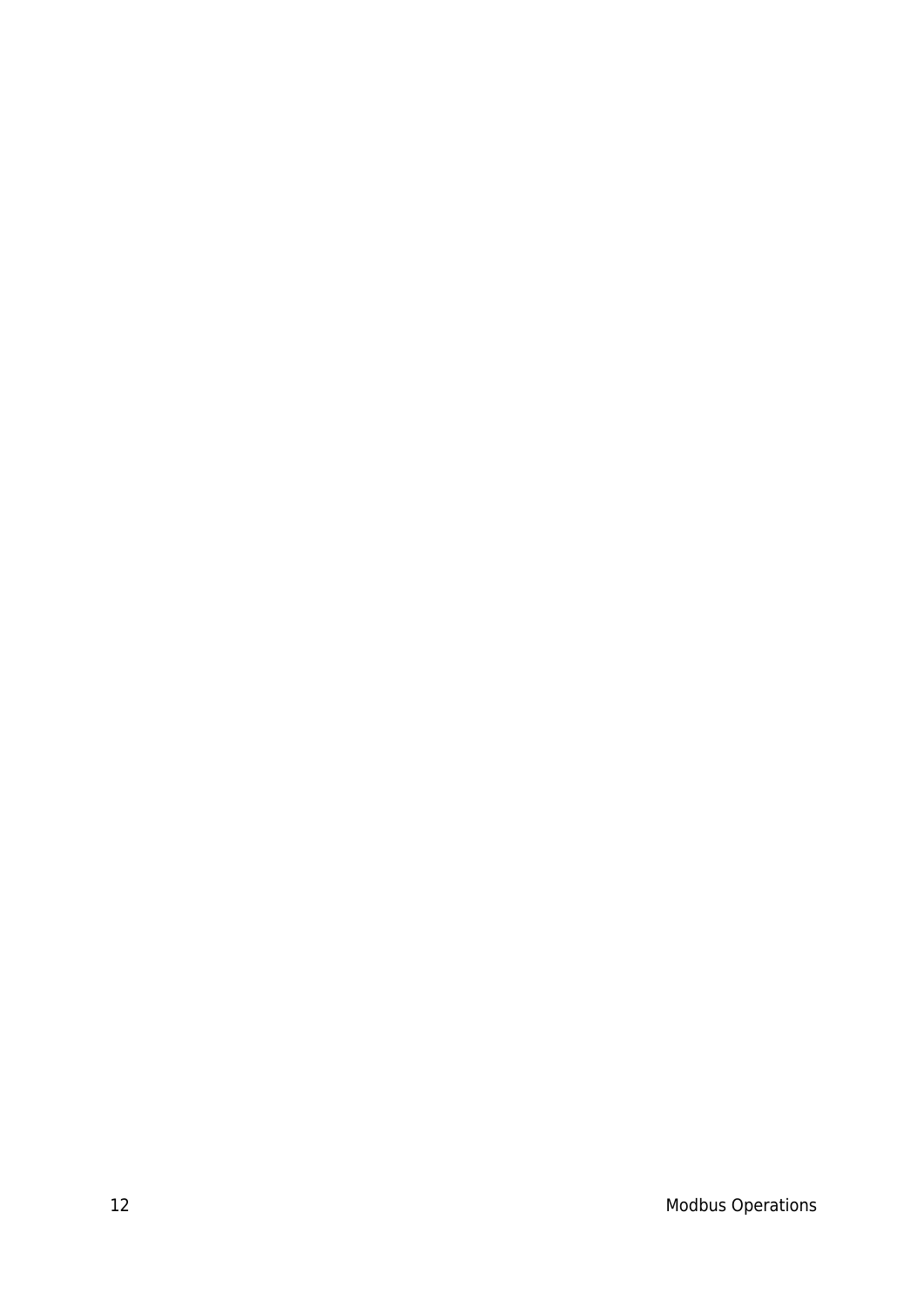# **Reference**

# **Modbus Node Addressing**

Modbus requests are sent to the configured ICM node address. If there is only one ICM on network segment, then the ``Permanent Address'' of 204 can be used.<sup>IX</sup> If there is more than one, then unique node addresses must be configured for each.

# **Modbus Settings**

| Protocol type     | RTU (not ASCII)                         |
|-------------------|-----------------------------------------|
| Baud              | Auto-sensing 1200-115200                |
| Parity            | Even                                    |
| Signalling        | RS485                                   |
| Node Address      | Factory set to 17. User settable 1-254. |
| Permanent Address | 204                                     |
|                   |                                         |

# **General Description**

The ICM is a Modbus Slave. That is, it responds only to commands sent to it by the Modbus controller (the Modbus Master). The controller can be a program running on a PC, or a PLC.

The Master periodically sends a Modbus command ``frame'' to the ICM node address. The ICM acknowledges each request with a response frame.

# **Modbus Registers**

The Modbus protocol defines many types of information interchange commands (``function codes''). However in order to simplify implementation the ICM only

 $I<sup>X</sup>$  This is not part of the Modbus specification (and in fact violates it). The ICM will always respond on node address 204, *in addition* to the other set value. This was done so that LPA-View can connect directly without configuration or scanning of the network.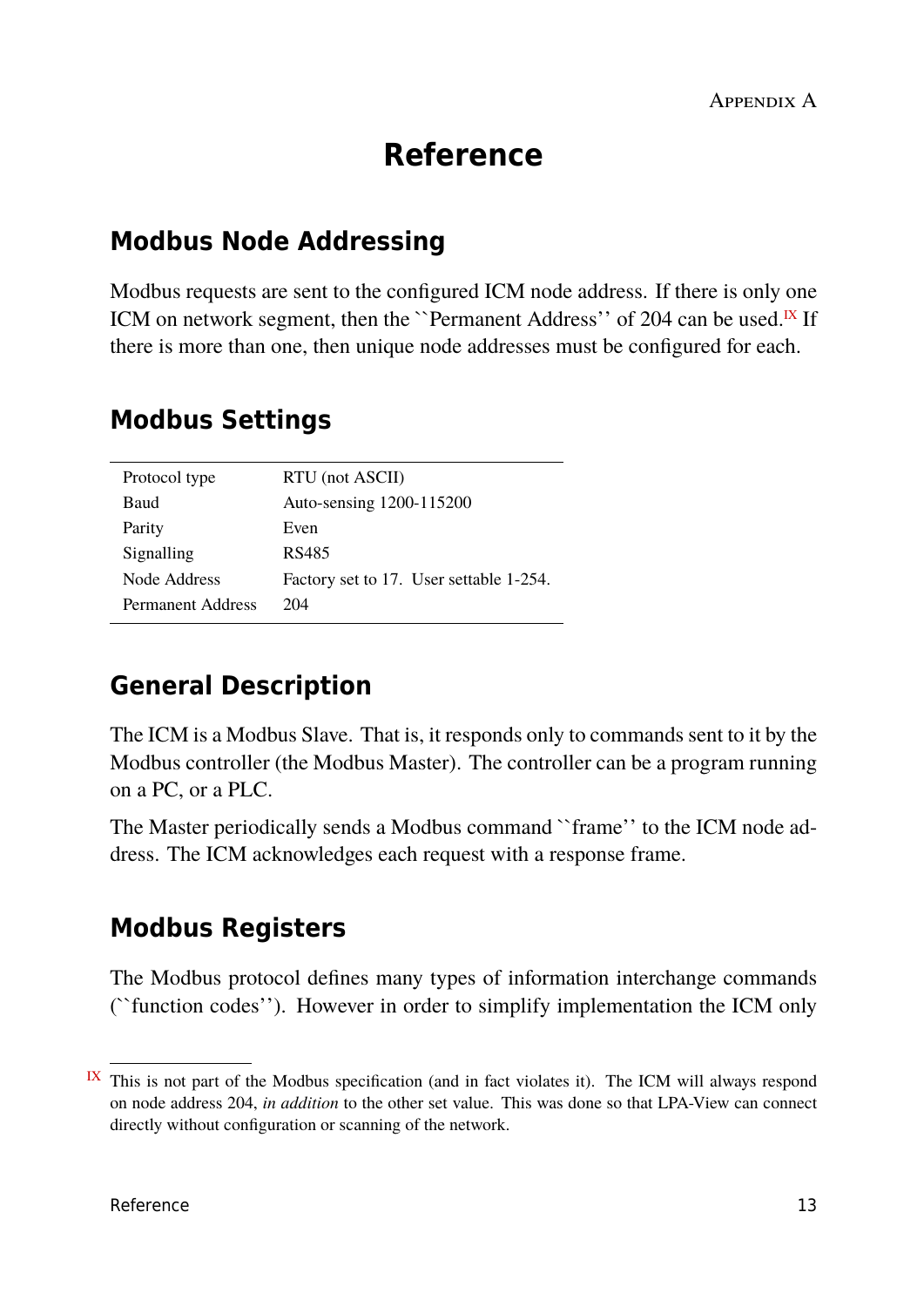uses one type - the Modbus ``Register''. Conceptually the ICM appears as a collection of Modbus Registers. Each register is numbered - the ICM has 125 registers. Each register holds a number representing some quantity. For example, register number 2 holds a number indicating the ICM software revision.

# **Modbus Register Numbering**

Addresses shown here are those appearing ``on the wire''. Unfortunately some Modbus controllers may translate these addresses to different ones. For example for some controllers the user will need to use ``addresses'' starting at 40000 instead of 0.

The ICM uses the registers from  $0-124$ .<sup>X</sup>. Registers can be divided into classes as follows.

## **Status Registers**

These are ``read-only'' registers that indicate test results and ICM status. They can be read freely at any time (although test results are only valid after a successful test).

# **Setting Registers**

These are read-write registers used to hold the ICM settings. *Take care not to inadvertently write to any of these registers since the ICM settings will be altered!*

Some ``Setting'' registers also change by themselves, for example the test number register can be set, but will also automatically increment after each test.

# **Calibration Registers**

Some registers, not documented here, are protected settings that can only be altered during factory calibration.

 $X$  This allows all registers to fit in a single Modbus frame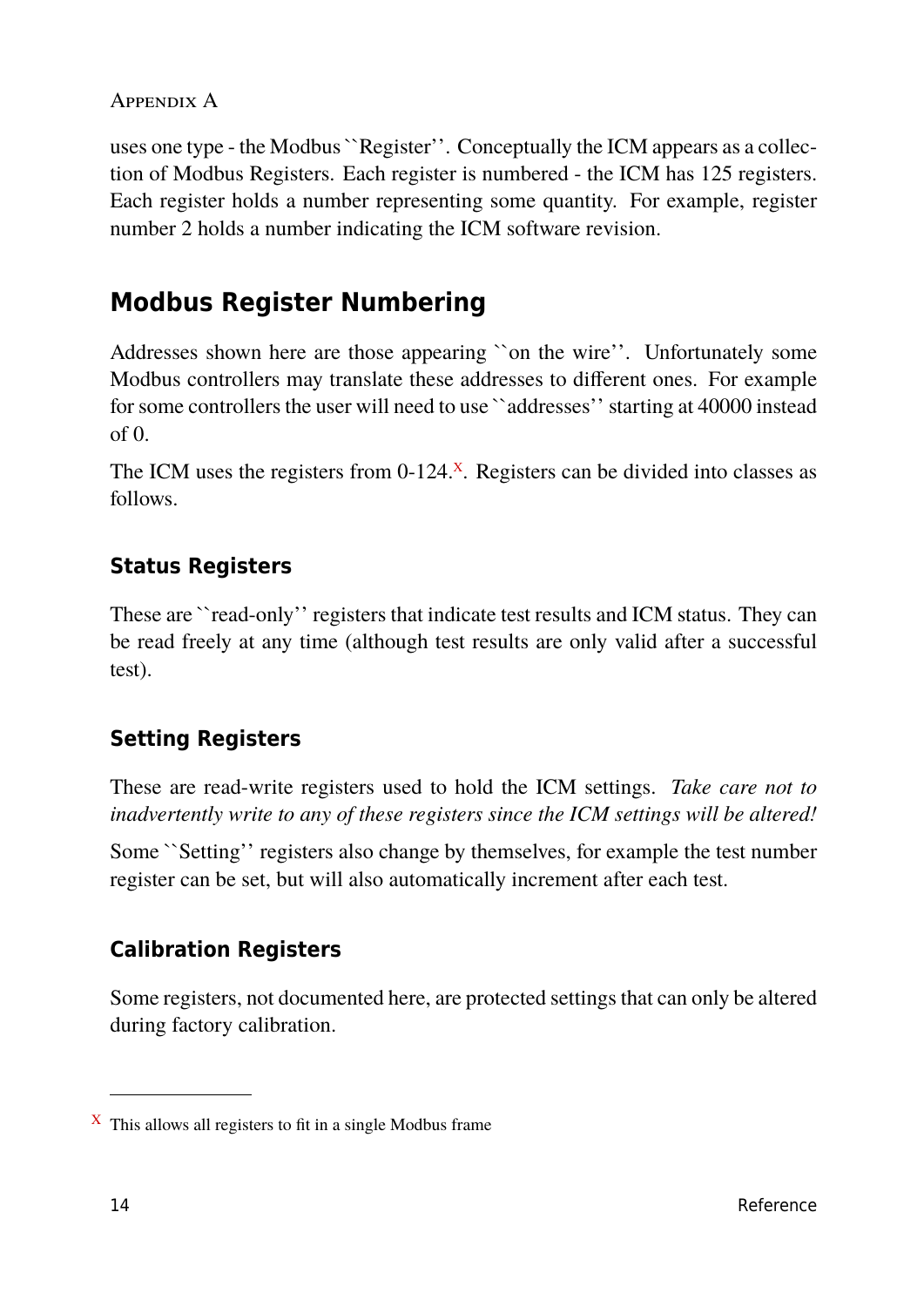| Number           | Function                         | Units                           | Representation                |
|------------------|----------------------------------|---------------------------------|-------------------------------|
| $\boldsymbol{0}$ | Product ID                       |                                 | unsigned integer              |
| 1                | Protocol ID                      |                                 | unsigned integer              |
| $\overline{2}$   | <b>Firmware Version</b>          | $\times 100$                    | unsigned integer              |
| 3                | <b>Hardware Options</b>          |                                 | bitmap                        |
| $4 - 5$          | <b>Machine Serial Number</b>     |                                 | 32 bit unsigned integer       |
| 6                | <b>Modbus Address</b>            |                                 | integer                       |
| 7                | IgnoreInitialN                   |                                 | unsigned integer              |
| $8-9$            | <b>Test Number</b>               |                                 | 32 bit integer                |
| $10 - 17$        | <b>Test Reference</b>            |                                 | array of 16 packed characters |
| 18               | <b>Test Duration</b>             | S                               | unsigned integer              |
| 19               | <b>Test Format</b>               | $\overline{\phantom{0}}$        | integer                       |
| 20               | <b>Test Mode</b>                 |                                 | bitmap                        |
| 21               | Command                          |                                 | unsigned integer              |
| $22 - 23$        | <b>Test Interval</b>             | S                               | unsigned 32 bit integer       |
| $24 - 25$        | Date/Time                        | date                            | unsigned 32 bit integer       |
| 26               | Alarm Mode                       |                                 | unsigned integer              |
| 27               | Reserved                         |                                 |                               |
| 28               | Faults                           |                                 | bitmap                        |
| 29               | Reserved                         |                                 |                               |
| 30               | <b>Status</b>                    |                                 | unsigned integer              |
| 31               | <b>Status Flags</b>              |                                 | bitmap                        |
| 32               | <b>LED</b> Level                 |                                 | unsigned integer              |
| 33               | Temperature                      | $\mathrm{^{\circ}C} \times 100$ | signed integer                |
| 34               | <b>RH</b>                        | $\% \times 100$                 | signed integer                |
| 35               | <b>Peak Pulse</b>                |                                 | unsigned integer              |
| 36               | <b>Test Completion</b>           | $\times 1000$                   | unsigned integer              |
| 37               | Flow Indication                  | ml/min                          | unsigned integer              |
| 38-39            | Reserved                         |                                 |                               |
| $40 - 55$        | <b>Particle Counts</b>           |                                 | array of 8 32 bit integers    |
| 56-63            | <b>Result Codes</b>              |                                 | array of 8 signed integers    |
| 64-71            | <b>Contamination Limit Upper</b> |                                 | array of 8 signed integers    |
| 72-79            | <b>Contamination Limit Lower</b> |                                 | array of 8 signed integers    |

# **The Modbus Register Map**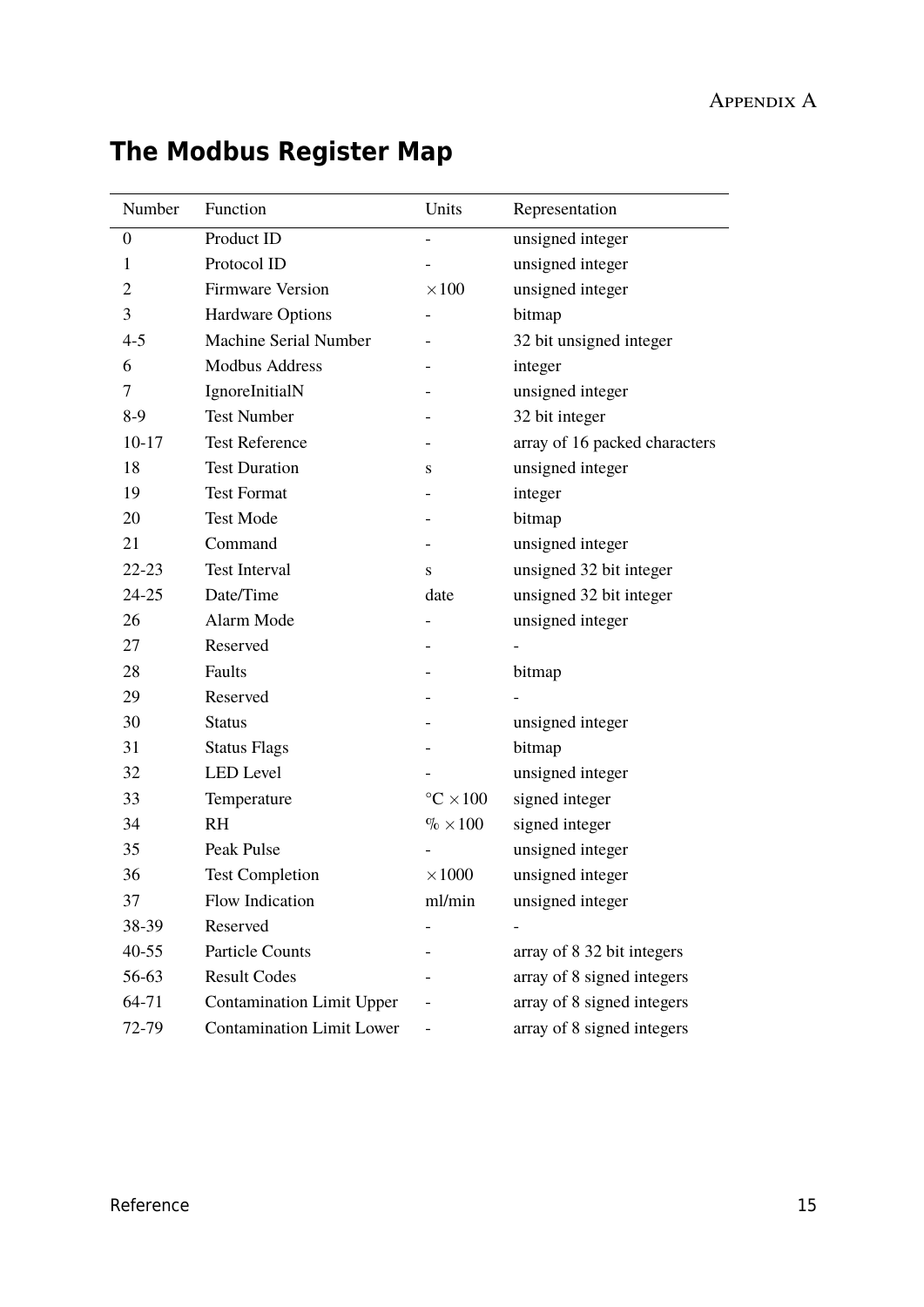| Number  | Function                          | Units                           | Representation          |
|---------|-----------------------------------|---------------------------------|-------------------------|
| 80      | Limit Water Upper                 | $\% \times 100$                 | signed integer          |
| 81      | Limit Water Lower                 | $\% \times 100$                 | signed integer          |
| 82      | Limit Temperature Upper           | $\mathrm{^{\circ}C} \times 100$ | signed integer          |
| 83      | Limit Temperature Lower           | $\mathrm{^{\circ}C} \times 100$ | signed integer          |
| 84-85   | Log Interval                      | seconds                         | 32 bit unsigned integer |
| 86-87   | <b>Last Download</b>              | date                            | 32 bit unsigned integer |
| 88      | Language                          |                                 | unsigned integer        |
| 89-116  | Reserved                          |                                 |                         |
| 117-118 | <b>Calibration Due</b>            | date                            | 32 bit unsigned integer |
| 119-120 | <b>Calibration Last</b>           | date                            | 32 bit unsigned integer |
| 121     | Reserved                          |                                 |                         |
| 122     | <b>Calibration LED Level Last</b> |                                 |                         |
| 123     | Calibration LED Level Initial     |                                 |                         |
| 124     | Reserved                          |                                 |                         |

**Table I** The ICM Modbus Register Map (continued)

# **Representation**

#### **Modbus Registers**

All quantities are represented using Modbus registers. Modbus registers are 16 bit (0-65535 decimal or 0-0xFFFF in hexadecimal notation).

#### **Unsigned Integers**

These are simply single modbus registers. Each can take values from 0 to 65535. They may be simple numeric quantities such as ``test time in seconds''. They can also be enumerations such as "result format" where " $0$ " means ISO4406, "1" means NAS1638 etc.

#### **Signed Integers**

These are used for quantities that may become negative, such as <sup>o</sup>C. They are also used for result codes using formats similar to NAS1638, where we have to represent the NAS `` $00$ '' class as -1, and `` $000$ '' as -2.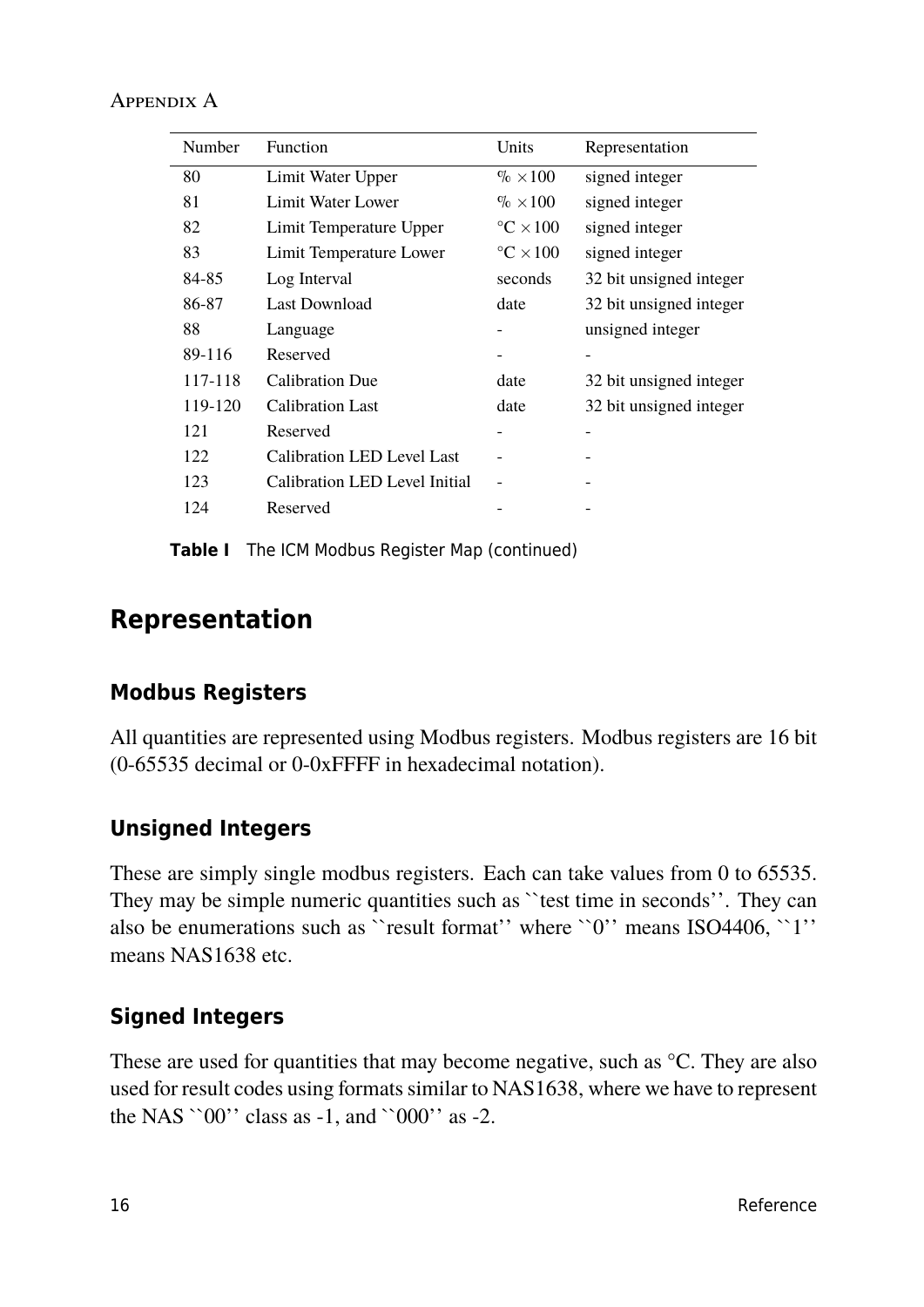Signed integers are represented in single modbus registers using the ``twos complement'' standard, as usual in computing. If a user-written program incorrectly interprets a signed integer as unsigned, then positive numbers will still be interpreted correctly. However small negative numbers will appear as large positive ones. In particular, -1 appears as 65535 and -2 as 65534. These might be seen when interpreting the NAS codes mentioned above. *Take care when writing software dealing with NAS codes or Temperature measurements.*

## **32 Bit Unsigned Integers**

Some quantities are (or may become) too large to fit into a single 16-bit register. For example the Test Number could eventually increment to more than 65535. These items are represented using two consecutive registers; the combination makes up a 32-bit integer. For example, the value of such a 32 bit unsigned integer stored in registers 8-9 may be calculated using the formula:

$$
value = (65536 \times (register\ 8)) + (register\ 9)
$$
 (1)

#### **Bitmaps**

Bitmaps are again single 16-bit Modbus registers, but they have a special interpretation. Each ``bit'' in the register has a separate function. The most important example is the ``status flags'' register (31). Each register bit encodes a separate function, for example "result valid", "new result", "over temperature alarm" etc. In this document bits are numbered starting with bit  $0 =$  least significant bit.

A user programming environment such as a PLC programming system or a high level computer language will normally have functions that allow easy access of individual bit values in a register.

# **Arrays**

An Array is simply a sequence of objects packed in consecutive registers. For example the ``result codes'' are in an array of 8 registers. Code<sup>[0]</sup> is in register 56, code[1] is in register 57 etc.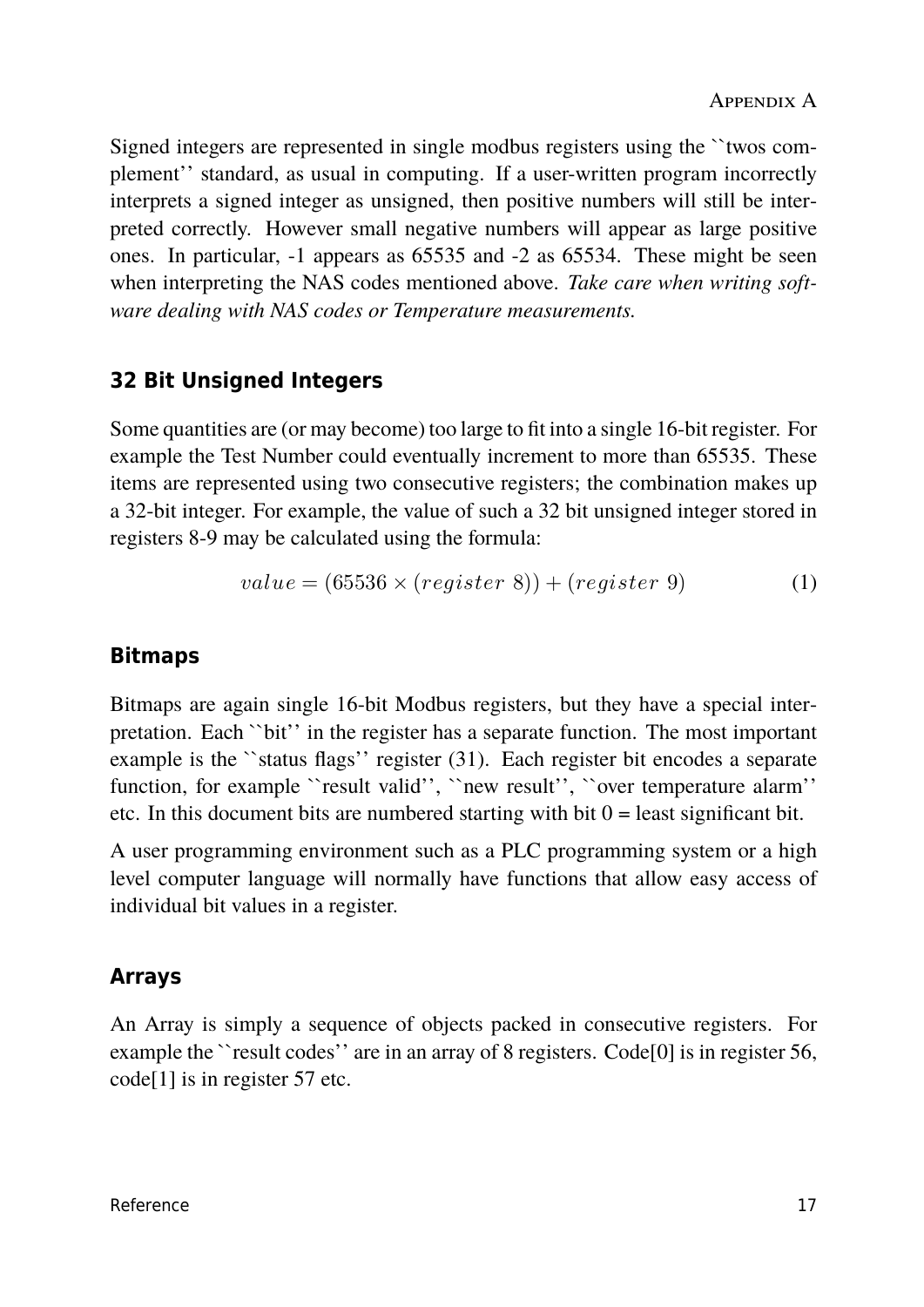In the case of an array of 32-bit integers, each element itself takes up 2 registers, so there are are twice as many registers used as elements in the array. In the case of the particle counts array, there are 8 particle sizes counted so these are stored in  $8 \times 2 = 16$  registers.

## **Packed Characters**

These are used to encode the user-settable "test reference" string, used to label each test. Characters are packed two per Modbus register. This will probably not be used in a user-written Modbus program, but in principle the test reference could be set to a different value for each test. The test reference string consists of of 16 characters packed into an array of 8 consecutive registers.

## **Date/Time**

A ``Date'' represents a calendar date and time as a 32 bit unsigned integer (it is the number of seconds since Jan 1 1970). User programs will not generally have to deal with this, but in principle they could e.g. read or set the real time clock from registers 24-25. It can be useful during development to be able to read the clock and see a continuously incrementing value of seconds.

# **Register Functions**

#### **Test Mode**

Factory set value: 0

This is the "test mode", each bit represents an option corresponding to a tickbox on the ICM settings screen (see our LPA-View software and in the ICM manual).

Each bit of the register encodes one tickbox.

The factory set mode is 0 for all bits, so all the tickboxes are turned off. You may want to turn on bit 8 (disable low flow alarm when clean) if you have a very clean system.

Here are the bit definitions: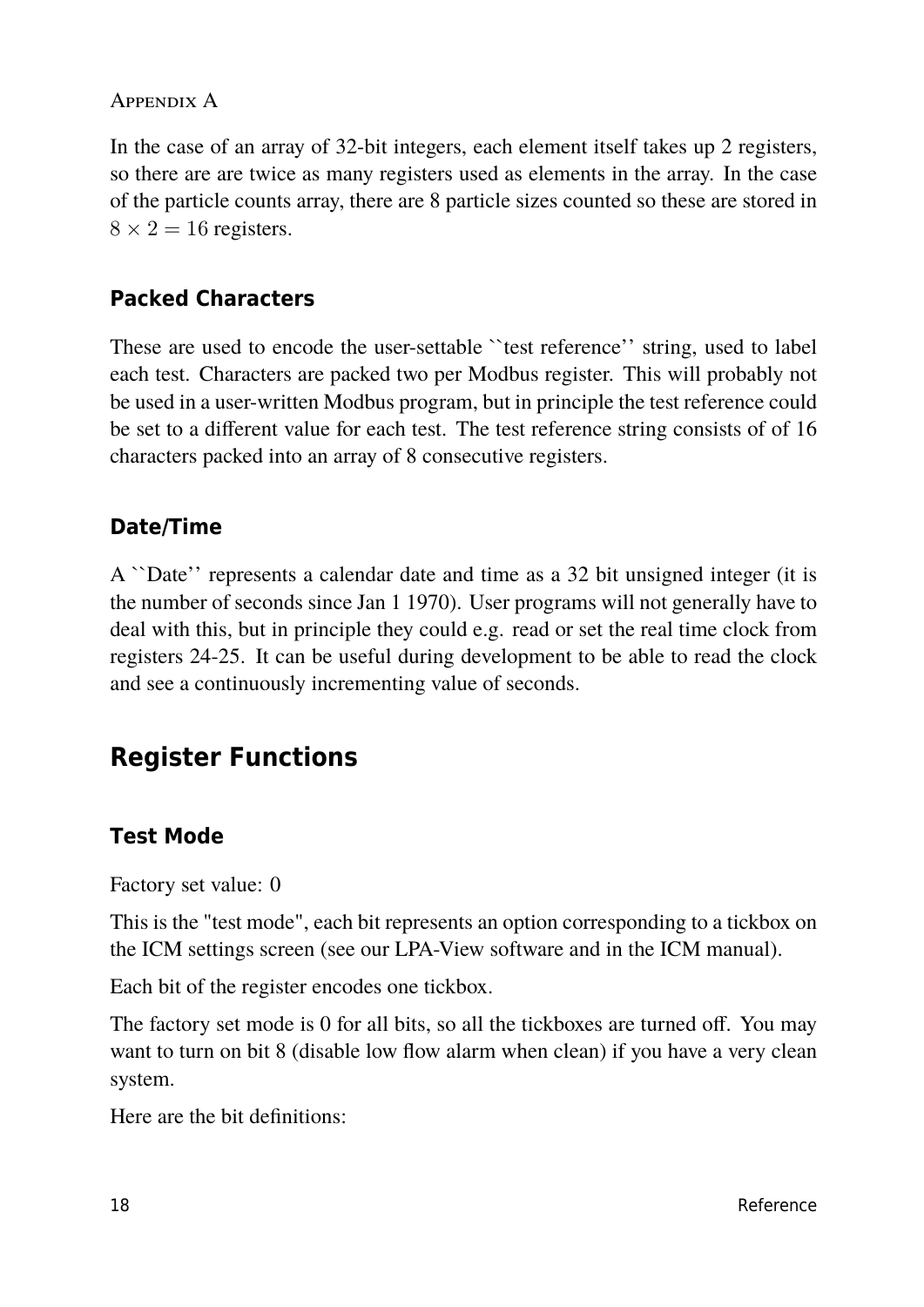| <b>Bit</b>                  | <b>Function</b>            | Comment                                                 |
|-----------------------------|----------------------------|---------------------------------------------------------|
| $\theta$                    | <b>CYCLE_CONTINUOUS</b>    | <b>Continuous Testing</b>                               |
|                             | START_TEST_AUTOMATICALLY   | <b>Start Testing Automatically</b>                      |
| $\mathcal{D}_{\mathcal{L}}$ | CONTINUOUS_STOP_WHEN_CLEAN | Stop Testing When Clean                                 |
| 3                           | CONTINUOUS_LOG_EVERY_TEST  | Continuous Mode: Log Every Test                         |
| 4                           | CONTINUOUS CONFIRM TARGET  | Repeat final test to confirm target level achieved      |
| 5                           | <b>RESERVED</b>            |                                                         |
| 6                           | <b>RESERVED</b>            |                                                         |
|                             | <b>SIMULATE</b>            | Produces simulated test results                         |
| 8                           | LOW FLOW CLEAN DISABLED    | Prevents spurious low flow alarms on clean sys-<br>tems |
|                             |                            |                                                         |

**Table II** Test Mode Register Bit Definitions

There is some general information about what these options do in the main ICM manual, settings chapter.

## **Command Register**

This is register 21. It is special in that writing a number to this register does not store the number, but instead commands the ICM to perform a function according to the number written. The main command is "START", but the others are documented here for completeness and avoidance.

| Value | <b>Function</b>           | Comment                           |
|-------|---------------------------|-----------------------------------|
| 1     | <b>START TEST</b>         | Start or Restart a test           |
| 2     | <b>RECALCULATE</b>        |                                   |
| 3     | <b>FORCE OUTPUT 1 ON</b>  |                                   |
| 4     | <b>FORCE OUTPUT 1 OFF</b> |                                   |
| 5     | <b>FORCE OUTPUT 2 ON</b>  |                                   |
| 6     | <b>FORCE OUTPUT 2 OFF</b> |                                   |
|       | <b>TEST MODE ON</b>       | Flashes LED and exercises outputs |
| 8     | <b>TEST MODE OFF</b>      |                                   |
| 9     | <b>STOP</b>               | Abort a test in progress          |
| 10    | <b>LOG ERASE</b>          | Caution!                          |
| 11    | <b>LOG SEEK END</b>       |                                   |
| 12    | <b>LOG SEEK PREVIOUS</b>  |                                   |

**Table III** Command Register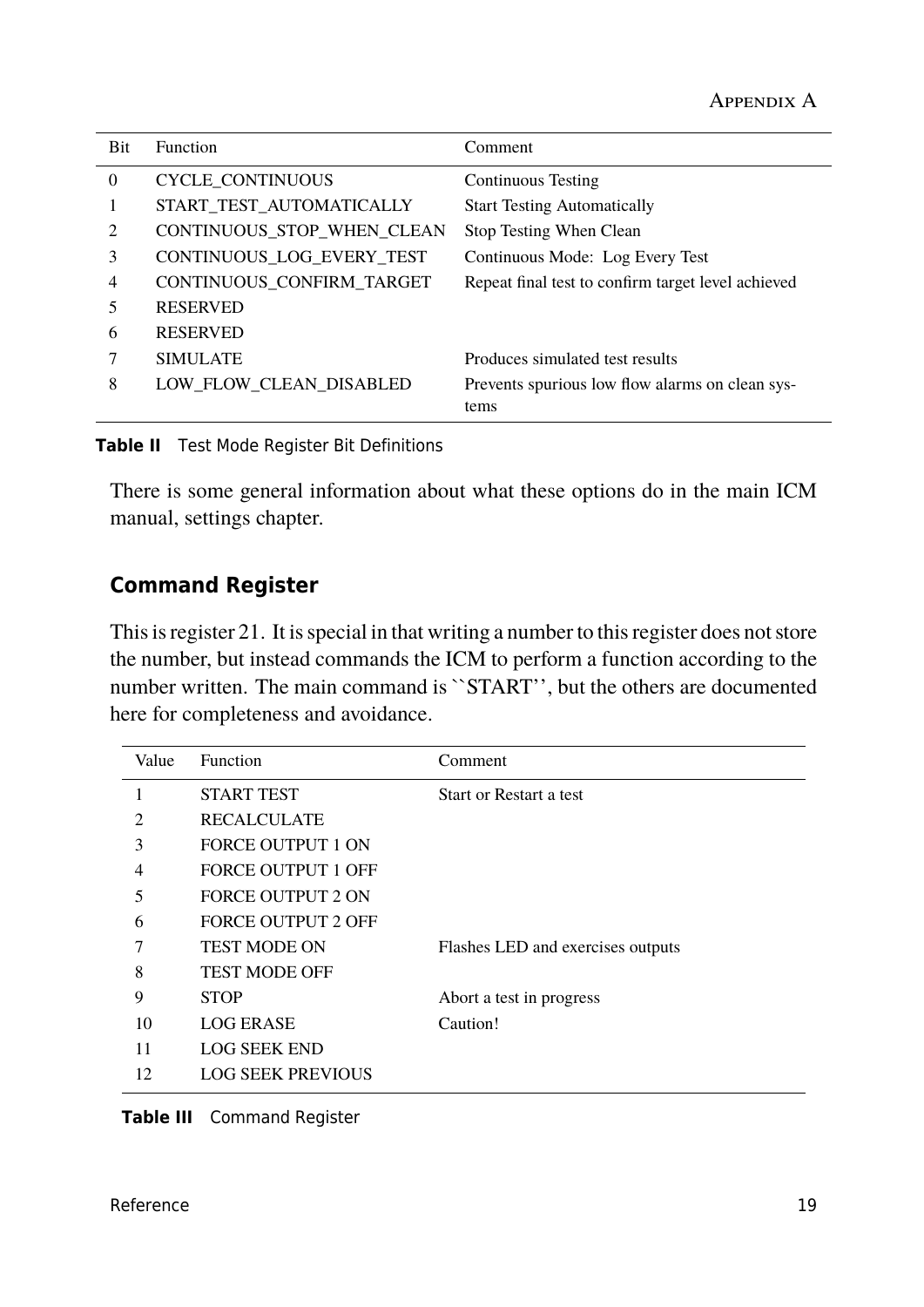# <span id="page-19-0"></span>**Status Register**

This is read-only register 30. It contains a number (an enumeration) indicating the status of the ICM.

| Value    | <b>Function</b>           | Comment                                        |
|----------|---------------------------|------------------------------------------------|
| $\Omega$ | <b>NOT READY</b>          | Unit is powering-up, or there is some problem  |
|          | <b>READY</b>              | Ready to start a test <sup>XI</sup>            |
| 2        | <b>TESTING</b>            | Test in progress                               |
| 3        | <b>WAITING</b>            | Waiting between tests <sup>XII</sup>           |
| 128      | <b>FAULT OPTICAL</b>      | LED failure / sensor blocked / filled with air |
| 129      | <b>FAULT FLOW LOW</b>     | Flow too low for reliable test <sup>XIII</sup> |
| 130      | <b>FAULT FLOW HIGH</b>    |                                                |
| 131      | <b>FAULT LOGGING</b>      | Fault with data logging                        |
| 132      | <b>FAULT WATER SENSOR</b> | Water sensor failure                           |
|          |                           |                                                |

**Table IV** Status Register

## **Status Flags Bitmap**

This is read-only register 31. It represents the states of various items in a bitmap format.

Bits 0-2 are so that external equipment (for example LPA-View or a PLC/MMI) can display, update and log results intelligently.

Bits 3 and 4 can be used to monitor the test progress.

Bits 5-10 are used to generate alarms. Depending on the selected alarm mode, they operate the alarm relay output(s). But they can also be monitored directly by a PLC/MMI program and used to drive indicators, for example.

Bit 11 is used internally to detect that the ICM is being controlled by modbus (from a PLC or by LPA-View).

Finally bits 12-14 reflect the state of the ICM "start signal" input and alarm output relays.

XI User has not set tests to occur automatically

XII User has set a non-zero test interval

XIII Or fluid is totally clean (no particle counts). Flow alarm can be turned off by user if this is a problem, for example cleaning rigs.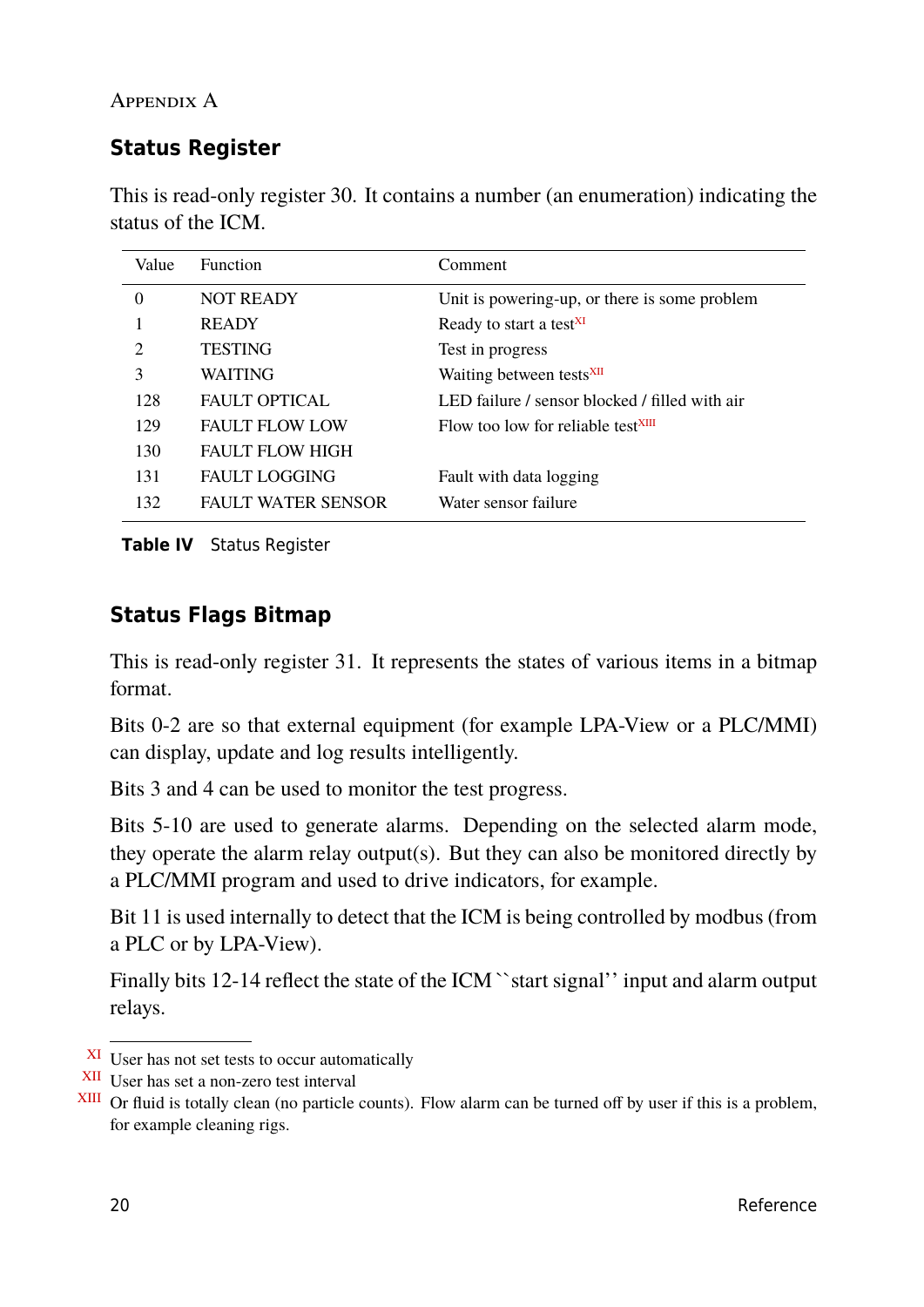| Bit            | <b>Function</b>     | Comment                         |
|----------------|---------------------|---------------------------------|
| $\overline{0}$ | <b>RESULT_VALID</b> | Current result is valid         |
| 1              | RESULT_NEW          | A new result is available       |
| 2              | <b>RESULT_LOG</b>   | Current result should be logged |
| 3              | <b>TESTING</b>      | Test in progress                |
| 4              | <b>COMPLETE</b>     | Test is complete                |
| 5              | ALM_HI_COUNT        | High particle count alarm       |
| 6              | ALM_HI_H2O          | High water content alarm        |
| 7              | ALM_HI_TEMP         | High Temperature alarm          |
| 8              | ALM_LO_COUNT        | Low count alarm                 |
| 9              | ALM_LO_H2O          | Low water content alarm         |
| 10             | ALM_LO_TEMP         | Low temperature alarm           |
| 11             | REMOTE_CONTROL      | Unit is under remote control    |
| 12             | $IO$ $IP$           | Start signal input              |
| 13             | $IO$ <sub>OP1</sub> | Alarm output 1                  |
| 14             | $IO$ <sub>OP2</sub> | Alarm output 2                  |
| 15             | <b>UNUSED</b>       | Not Currently Used              |

**Table V** Status Flags

#### **Fault Flags Bitmap**

This is read-only register 28<sup>XIV</sup>. It represents detected device or installation faults in a bitmap format. The faults are also available as result codes in the status register, however those are transient and may only appear briefly before a new test is started. The fault bits here remain until the end of the next test (where they may be cleared if the fault has gone).

| Bit | <b>Function</b>      | Comment      |  |
|-----|----------------------|--------------|--|
|     | <b>OPTICAL FAULT</b> | See Table IV |  |
|     | <b>LOW FLOW</b>      | See Table IV |  |
|     | <b>HIGH FLOW</b>     | See Table IV |  |
|     | DATA LOGGING         | See Table IV |  |
|     | <b>WATER SENSOR</b>  | See Table IV |  |

**Table VI** Fault Flags

 $XIV$  firmware  $> = 0.43$  required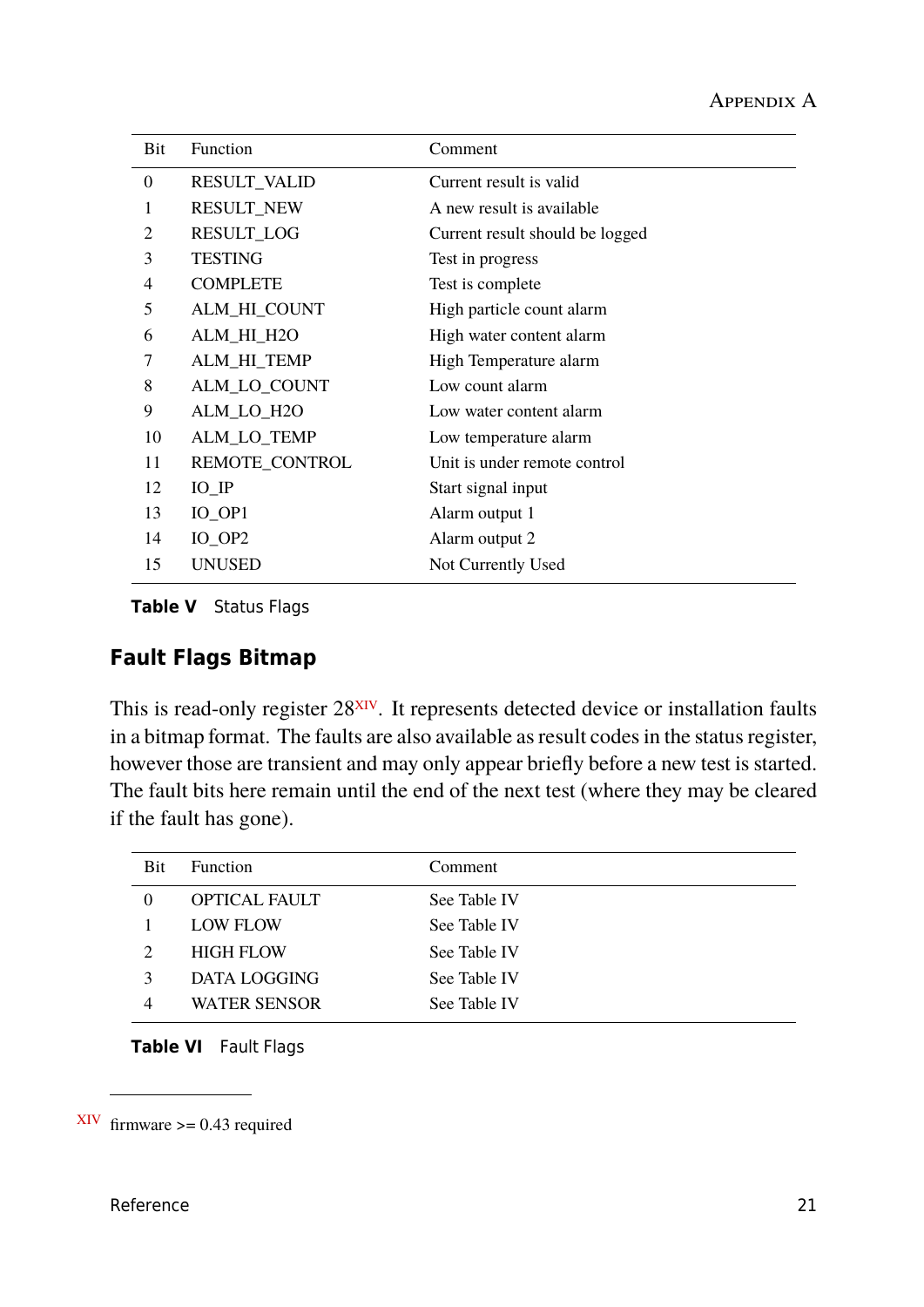# **Particle Counts**

These use registers 40-55. There are 8 register pairs; each pair encodes one count channel as a 32 bit integer. *Counts are per 100ml*. Particle sizes are expressed below according to ISO4406:1999, i.e. equivalent projected area diameter. The sizes have been chosen so that all supported coding standards (NAS, ISO...) can be derived from them. The counts are all cumulative. Differential counts can be derived by subtraction. E.g., the NAS 5-15µm count could be calculated by subtracting the ``ISO'' 6µm(c) count from the 14µm(c) count.

| Number    | <b>Function</b>      | Comment                       |
|-----------|----------------------|-------------------------------|
| $40 - 41$ | $\geq 4 \mu m(c)$    |                               |
| $42 - 43$ | $\geq 6 \mu m(c)$    | $\geq$ 5µm (NAS)              |
| 44-45     | $\geq 14 \mu m(c)$   | $\geq 15 \mu m \text{ (NAS)}$ |
| 46-47     | $\geq$ 21 $\mu$ m(c) | $>25 \mu m (NAS)$             |
| 48-49     | $\geq$ 25 $\mu$ m(c) |                               |
| 50-51     | $\geq 38 \mu m(c)$   | $\geq$ 50 $\mu$ m(NAS)        |
| 52-53     | $\geq 50 \mu m(c)$   |                               |
| 54-55     | $\geq 70 \mu m(c)$   | $\geq 100 \mu m(NAS)$         |

**Table VII** Particle Counts

# **Result Format**

The ICM supports all major standards for the coding of particulate contamination. The coding standard is selected by writing to register 19 ``Test Format''. This is a number (enumeration) indicating the format required. It can be set by the user from LPA-View or programmatically over Modbus.

The selected format does not affect the particle count values, but does completely change the interpretation of the result codes and set limits, if used.

*Note: If the format is changed, then any set alarm limits must be changed too since these will refer to the old format. E.g. a limit of ``NAS 11'' cannot be directly expressed using the ISO4406 standard.*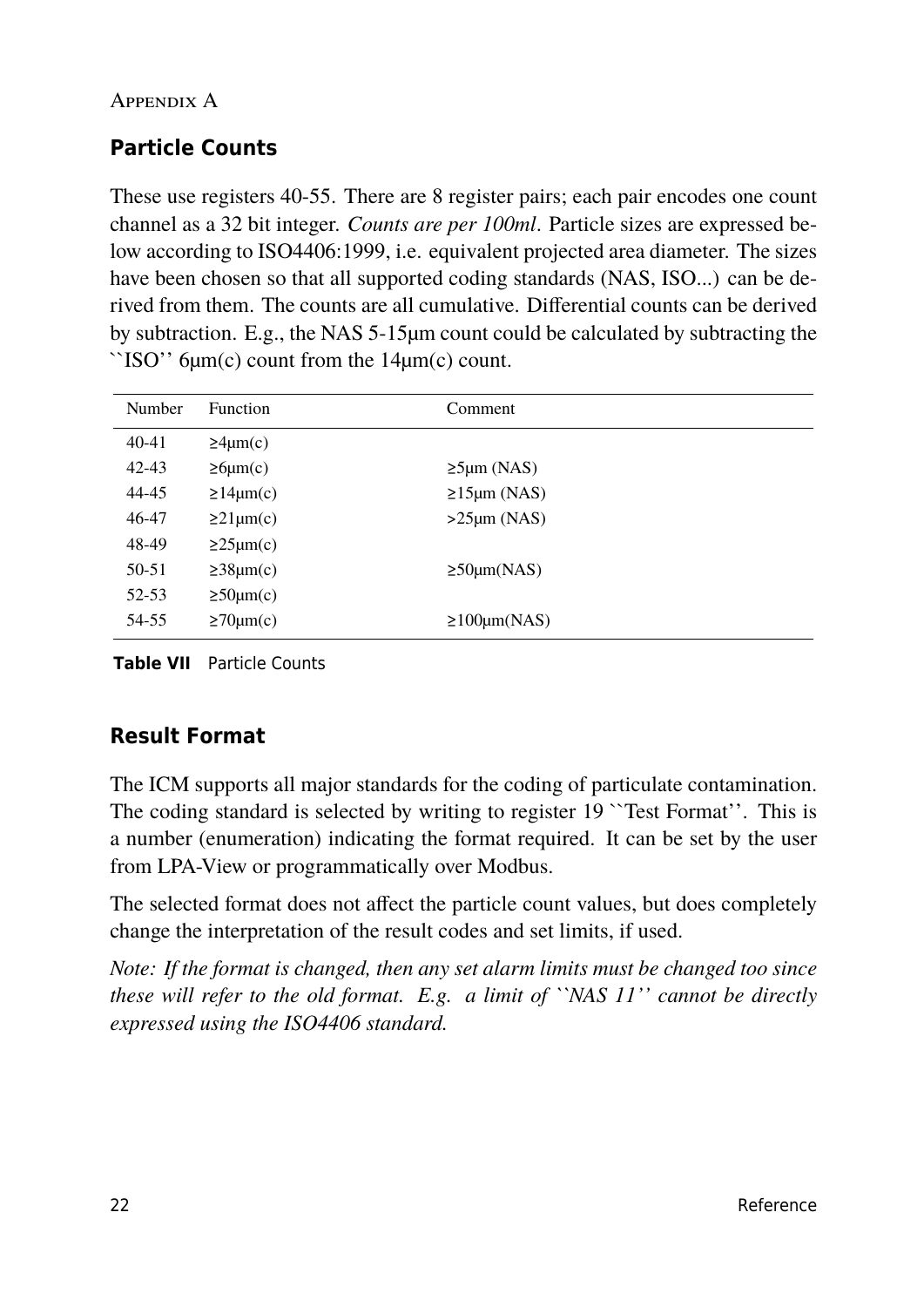| Value | <b>Function</b>     | Example       |  |
|-------|---------------------|---------------|--|
|       | ISO4406:1999        | 18/17/11      |  |
|       | NAS <sub>1638</sub> | <b>NAS 11</b> |  |
| 2     | AS4059E Table 2     | $12A-F$       |  |
| 3     | AS4059E Table 1     | Class 12      |  |
| 4     | ISO11218            | ISO(12)       |  |
|       |                     |               |  |

**Table VIII** Result Format

#### **Result Codes**

The test result ``codes'' use up to 8 registers 56-63.

The interpretation of these result code registers depends on the selected result format. The various interpretations are listed in the following table.

| Format:  | ISO4406              | AS4059E2             | NAS1638/AS4059E1/ISO11218XV |
|----------|----------------------|----------------------|-----------------------------|
| Register | Code                 | Class                | Class                       |
| 56       | $4\mu$ m(c)          | Basic <sup>XVI</sup> | <b>Basic</b>                |
| 57       | $6\mu m(c)$          |                      |                             |
| 58       | $14\mu$ m $(c)$      | A                    | $5-15\mu m$                 |
| 59       | $21 \mu m(c)^{XVII}$ | B                    | $15-25 \mu m$               |
| 60       | $25\mu m(c)$         | C                    | $25-50 \mu m$               |
| 61       | $38\mu$ m(c)         | D                    | $50 - 100 \mu m$            |
| 62       | $50 \mu m(c)$        | E                    | $>100 \mu m$                |
| 63       | $70 \mu m(c)$        | F                    |                             |

**Table IX** Result Codes

#### **Special Values**

The result codes use a few ``special'' values in order to represent codes that are not simple numbers.

XV NAS1638, AS4059E Table 1, and ISO11218 standards produce identical numerical codes so they are listed together here.

 $XVI$  The  $\lq$ Basic'' class is the highest of the individual size classes

 $XVII$  ISO4406 only defines codes for the first three sizes 4,6 and 14 $\mu$ m(c). We extend the concept to cover the other sizes. This allows limits to be set on the number of large particles, even when using the ISO 4406 coding system.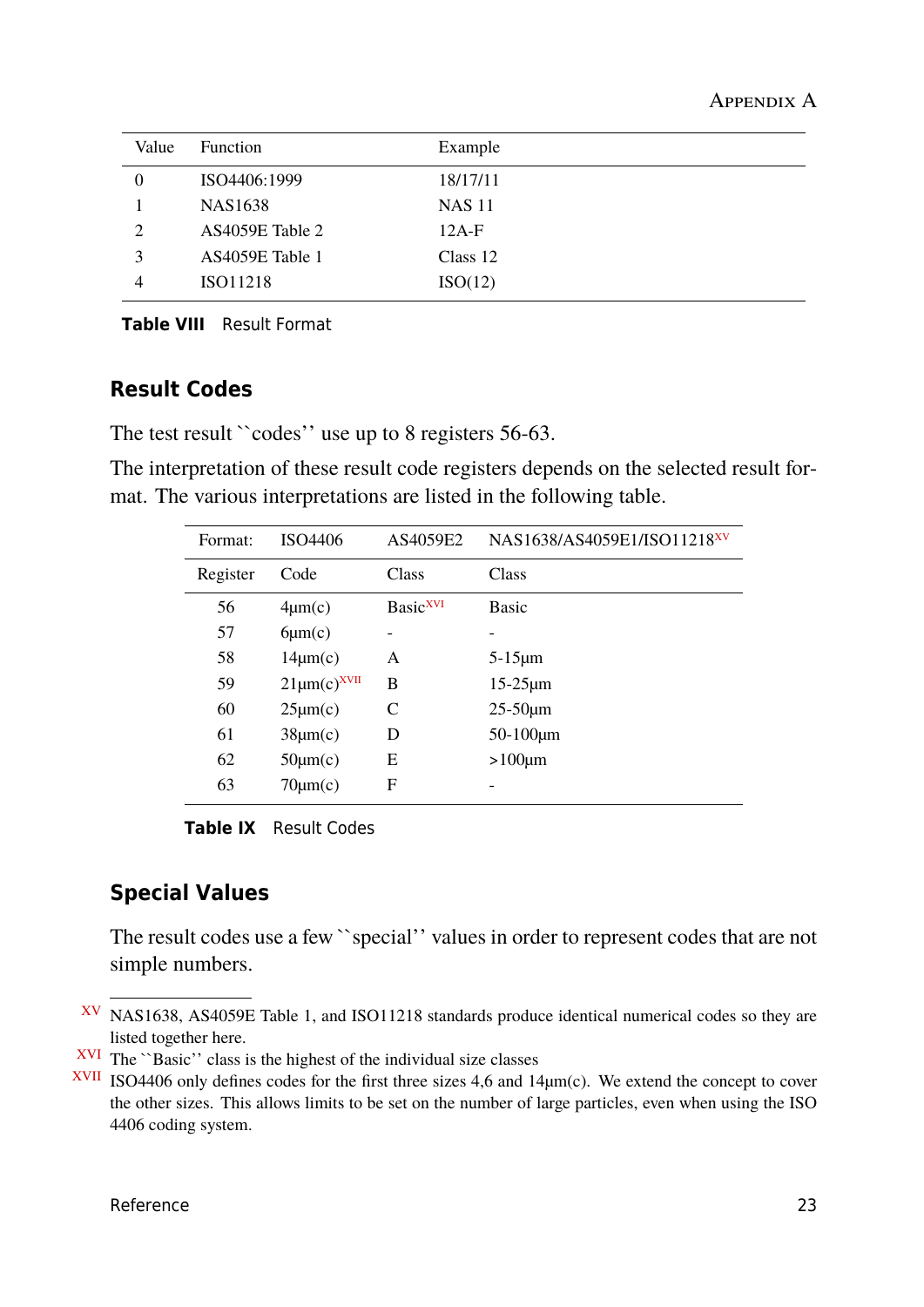The NAS1638 standard defines classes ``00'' and ``000'', these are classes ``cleaner'' than class 0. We represent these using signed integers of value -1 and -2 respectively.<sup>XVIII</sup>

# **Alarm Mode**

The ICM includes two relay outputs that can optionally be used for signaling the state of the unit. These are normally used in ``stand-alone'' applications where the modbus interface is not used (since a modbus controller / PLC already has all the exact results available in digital form and can work with these directly.)

There are a number of preset ``modes'' that determine the exact function of the relays. Refer to the ICM-R user guide for more details (in the section Settings / Alarms / Alarm Mode).

These modes are normally set at installation time using our PC software package LPA-View. But it is also possible to use modbus to set the operating mode of these relays, by writing the corresponding integer to the alarm mode register 26.

# **Alarm Limits**

Settable Upper and Lower limits for particulate contamination are provided.

These are two groups of 8 registers representing the ``Upper Limit'' and ``Lower Limit'' for particulate contamination. These are 64-71 and 72-79 respectively.

These are expressed in terms of the result codes using the same format asin [3.4.](#page-6-0) An additional special value of 0x8000 (hexadecimal representation) is used to signify a ``don't care'' setting for that limit code.

XVIII These will appear as 65535 and 63334 if read as unsigned integers as discussed in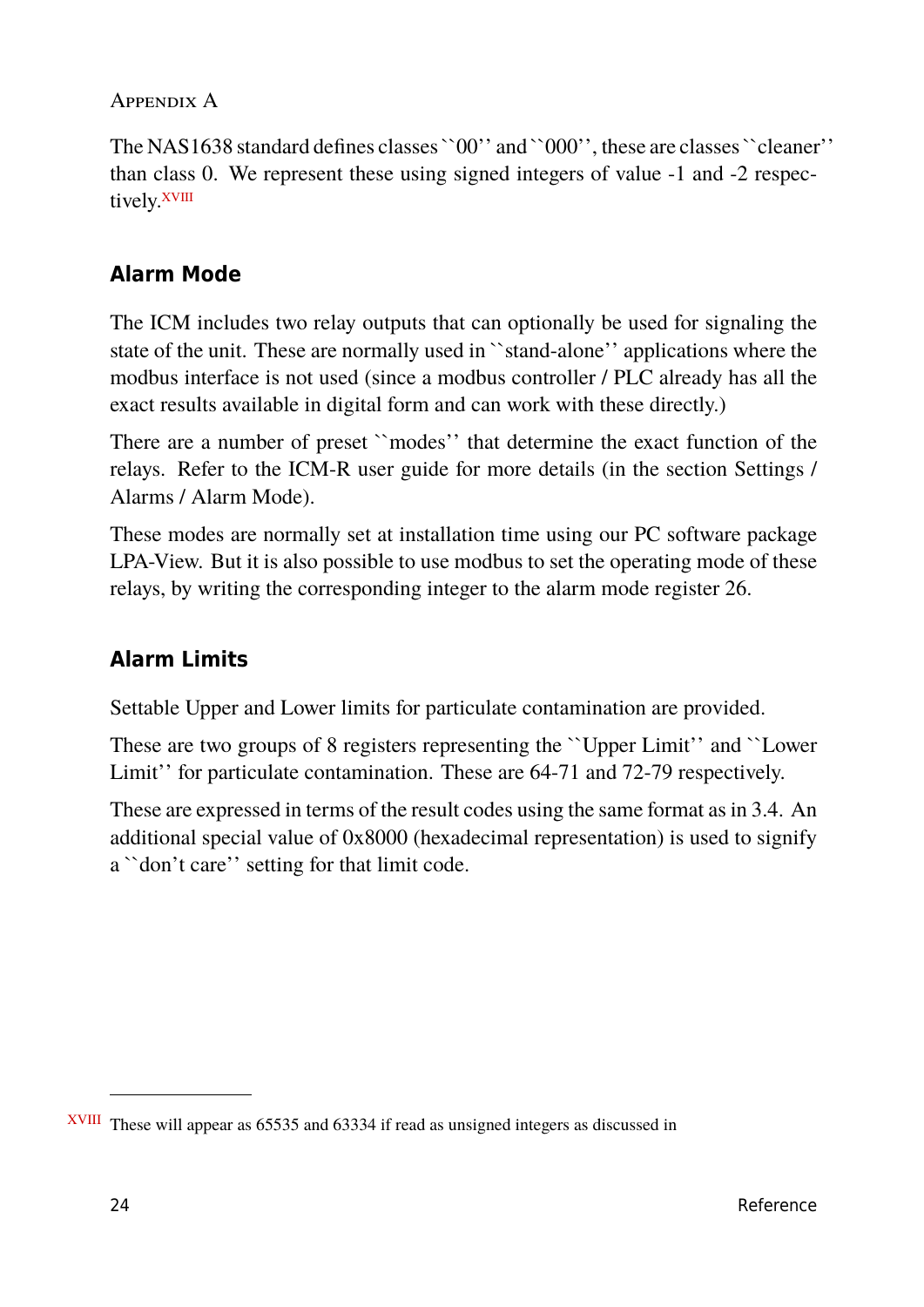# **Implementing Modbus**

This section is for advanced users who wish to do their own programming to implement the modbus controller. It is not needed if the users control system already has direct support for being a modbus master. The following describes a minimal system capable of periodically reading data from the ICM, it is not intended as a general purpose modbus implementation.

For a background to this section the implementor can review the modbus source documents:

[http://www.modbus.org/docs/Modbus\\_over\\_serial\\_line\\_V1.pdf](http://www.modbus.org/docs/Modbus_over_serial_line_V1.pdf)

[http://www.modbus.org/docs/Modbus\\_Application\\_Protocol\\_V1\\_1b.pdf](http://www.modbus.org/docs/Modbus_Application_Protocol_V1_1b.pdf)

In order to collect data from the ICM, the users control system needs to be able to send a modbus command frame and receive a response frame via the RS485 signals.

A frame consists of a sequence of bytes, transmitted back-to-back over the RS485 interface.

A command frame can be generated corresponding to a modbus ``read registers'' command. Using hexadecimal notation, the sequence required to return *all* registers would be a sequence of 8 bytes:

<0xCC> <0x04> <0x00> <0x00> <0x00> <0x7D> <0x20> <0x36>

This sequence is decoded by the ICM as:

 $\langle 0xCC \rangle$  =  $\langle 0xCC \rangle$  =  $\langle 0xCC \rangle$  =  $\langle 0xCC \rangle$  =  $\langle 0xCC \rangle$  =  $\langle 0xCC \rangle$  =  $\langle 0xCC \rangle$  =  $\langle 0xCC \rangle$  =  $\langle 0xCC \rangle$  =  $\langle 0xCC \rangle$  =  $\langle 0xCC \rangle$  =  $\langle 0xCC \rangle$  =  $\langle 0xCC \rangle$  =  $\langle 0xCC \rangle$  =  $\langle 0xCC \rangle$  =  $\langle 0xCC \rangle$  =  $\langle 0xCC \rangle$  =  $\langle 0x04 \rangle$  =  $\langle 0x04 \rangle$  =  $\langle 0x04 \rangle$  =  $\langle 0x04 \rangle$  =  $\langle 0x04 \rangle$  =  $\langle 0x04 \rangle$  =  $\langle 0x04 \rangle$  =  $\langle 0x04 \rangle$  =  $\langle 0x04 \rangle$  =  $\langle 0x04 \rangle$  =  $\langle 0x04 \rangle$  =  $\langle 0x04 \rangle$  =  $\langle 0x04 \rangle$  =  $\langle 0x04 \rangle$  =  $\langle 0x04 \rangle$  =  $\langle 0x04 \rangle$  $\langle 0x00 \rangle$  <  $0x00 \rangle$  =  $\langle 0x00 \rangle$  =  $\langle 0x00 \rangle$  =  $\langle 0x00 \rangle$   $\langle 0x00 \rangle$  =  $\langle 0x00 \rangle$  =  $\langle 0x00 \rangle$  =  $\langle 0x00 \rangle$  =  $\langle 0x00 \rangle$  =  $\langle 0x00 \rangle$  =  $\langle 0x00 \rangle$  =  $\langle 0x00 \rangle$  =  $\langle 0x00 \rangle$  =  $\langle 0x00 \rangle$  =  $\langle 0x00 \rangle$  =  $\$  $\langle 0x00 \rangle \langle 0x7D \rangle = \langle 0x00 \rangle$  =  $\langle 0x00 \rangle$  of registers high $\langle 0x00 \rangle \langle 0x00 \rangle = \langle 0x00 \rangle$  $\langle 0x20 \rangle \langle 0x36 \rangle$  =  $\langle 0x20 \rangle \langle 0x36 \rangle$  =  $\langle 0x20 \rangle \langle 0x36 \rangle$ 

The ICM will then return a 255 byte long response frame containing the requested register contents.

This 255 byte response frame looks like:

<0xCC> <0x04> <0xfa> <250 bytes of data> <2 bytes of checksum>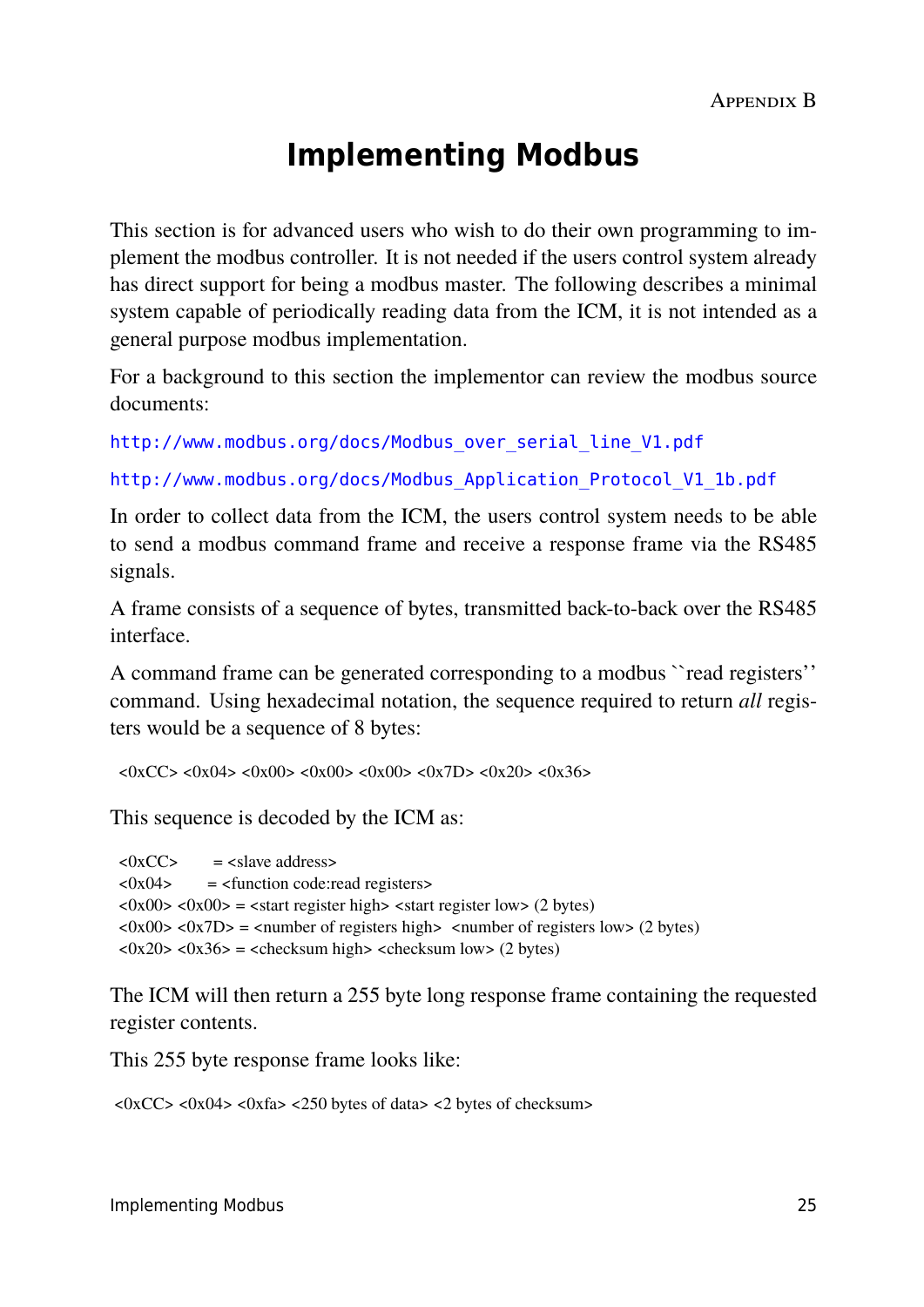Appendix B

The <250 bytes of data> contains the contents of the 125 registers requested. Each 16 bit register is encoded in two sequential bytes, in high-low (``big-endian'') order.

The simplest method is then to read the required registers directly out of the data area of this response frame. For example, the ICM product ID code appears in modbus register 0. This would therefore appear in the first two bytes of the data area above, or at the 4th and 5th bytes counting from the start of the frame. In a programming language like ``C'' the product ID could be extracted from an array containing the frame using a statement like:

```
unsigned product id = 256*buf[3+0] + buf[3+1];
```
Users of PLCs or other programming languages will hopefully be able to translate using the information provided here.

The ICM product ID is 0xD3DD (hexadecimal) or 54237 (decimal). This fact can be used as a check when attempting the above implementation.

Finally we come to extracting the test result. Referring to the ICM modbus register map, the test result codes appear in registers 56-63. In the case of NAS1638, the overall NAS code is in register 56. So a program can extract the overall NAS code from the result frame using logic equivalent to the ``C'' language expression:

unsigned NAS =  $256*$ buf[3 +  $56*2 + 0$ ] + buf[3 +  $56*2 + 1$ ]

This is a statement in the ``C'' programming language that reads the 116th and 117th bytes of the response frame, and forms a 16 bit number from these two 8 bit bytes. This reads modbus register 56, the NAS code.

Similar expressions can be used to read the other registers according to the data required.

For PLC users the details will be dependent on their own programming environment and facilities. But hopefully the above can be used as a guide for their own implementation,